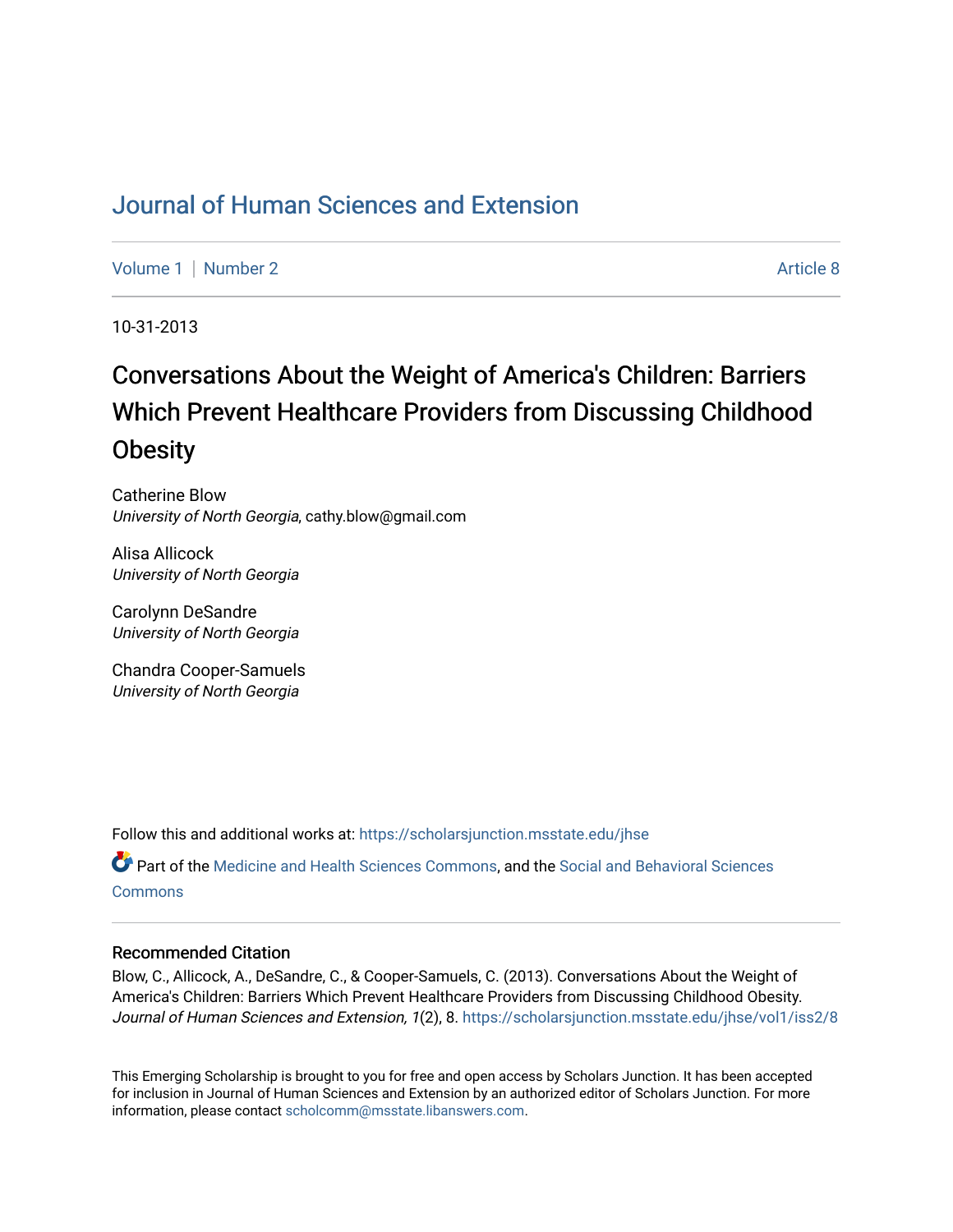## **Conversations About the Weight of America's Children: Barriers Which Prevent Healthcare Providers from Discussing Childhood Obesity**

**Catherine Blow Alisa Allicock Carolynn DeSandre Chandra Cooper-Samuels** *University of North Georgia* 

*A systematic review of the literature was conducted to identify the barriers that prevent practitioners from identifying and counseling parents and caregivers of overweight or obese children. Once identified, barriers were organized into thematic categories (parental, provider, and professional barriers) and recommendations were generated to facilitate discussion about childhood obesity between professionals and parents. Childhood obesity is a significant public health problem. Healthcare providers must be able to effectively communicate with caregivers and put childhood obesity at the front of healthcare discussions. This article provides a synthesis of the relevant literature and makes recommendations for healthcare providers to overcome the barriers allowing healthier outcomes for children.* 

*Keywords:*Childhood obesity, pediatric, barriers, parental perception, communication, and discussing obesity

Childhood obesity is a serious public health concern not only in the United States but worldwide. According to the World Health Organization (2013), childhood obesity is one of the most significant public health problems in the  $21<sup>st</sup>$  century. The Centers for Disease Control and Prevention (CDC, n.d.) defines obesity as a body mass index (BMI) at or above the  $95<sup>th</sup>$ percentile and overweight as a BMI at or above 85% but less than 95%. A recent update from the American Heart Association (AHA) finds 1 in 3 children ages 2-18 are overweight and 1 in 6 are obese (Roger et al., 2012). Furthermore, early onset obesity is a strong predictor for adult obesity. Research has found that overweight children have a 70-80% chance of becoming an overweight or obese adult (Haboush, Phebus, Ashby, Zaikina-Montgomery, & Kindig, 2011). In 2008, 21% of the national healthcare spending was for obesity; by 2030 obesity is expected to account for \$48-\$66 billion dollars in healthcare spending (Brill, 2013). Obesity is also linked to an increased risk of the development of chronic disease. The relationship between obesity and chronic diseases such as hypertension, cardiovascular disease, type 2 diabetes, and metabolic

Direct correspondence to Catherine Blow at cathy.blow@gmail.com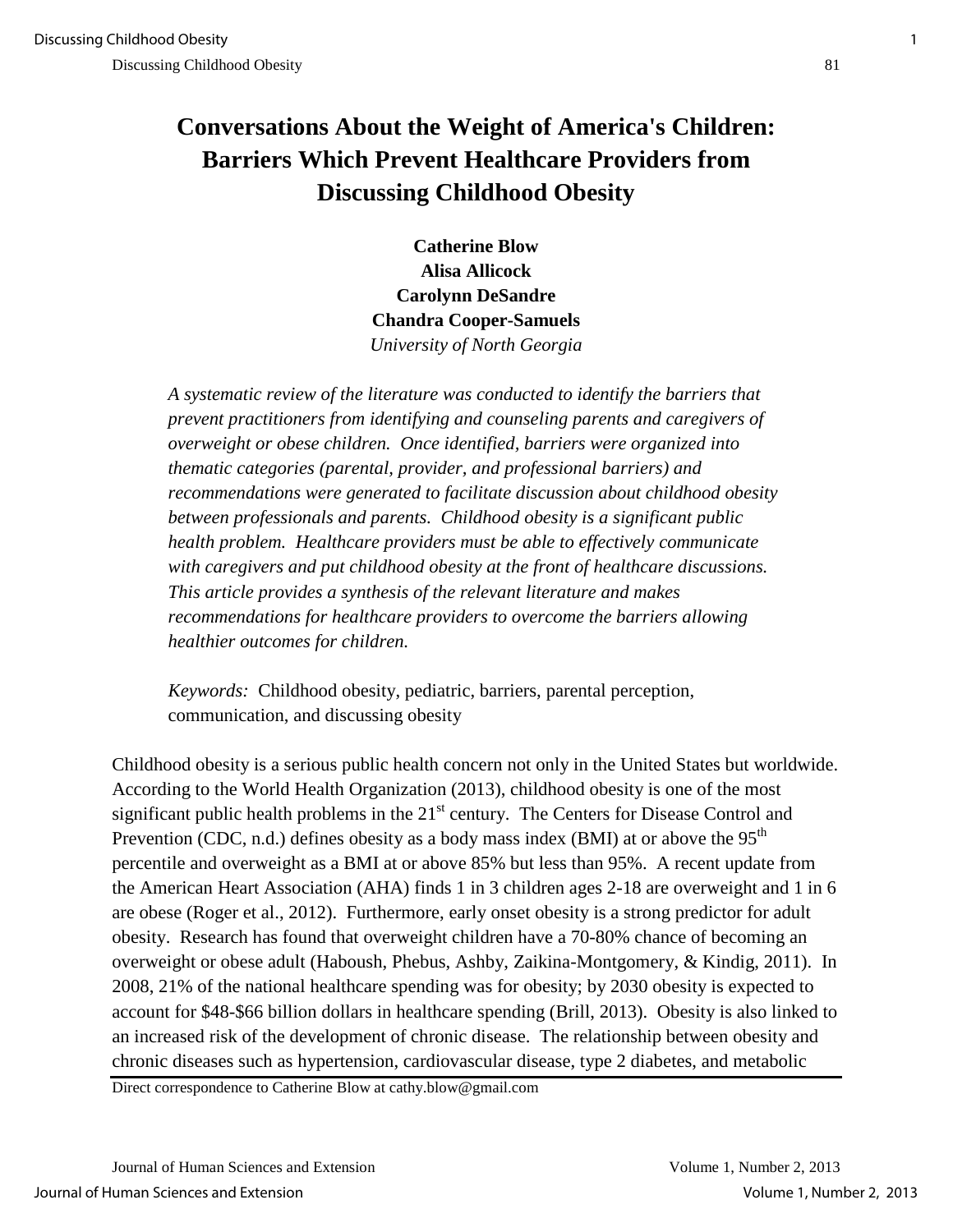syndrome well-identified in adults is now emerging at an alarming rate in children (Fox & Trautman, 2009).

While there are many factors that contribute to childhood obesity, recent studies have shown that many healthcare providers do not prioritize or discuss obesity with parents or child care providers (Alexander et al., 2007; Benson, Baer, & Kaelber, 2009; Chadwick, Sacher, & Swain, 2008; Kim, Haemer, & Krebs, 2008; Mikhailovich & Morrison, 2007; Patel et al., 2010). Patel et al. (2010) found that only 18% of patients whose BMI was greater than 95% were diagnosed with obesity. Healthcare provider reluctance to discuss obesity with parents and child care providers is the main contributing factor for a missed diagnosis of obesity in children (Alexander et al., 2007; Benson et al., 2009; Patel et al., 2010; Turner, Shield, & Salisbury, 2009).

Numerous barriers exist which prevent physicians and nurse practitioners from having frank conversations about children's weights with parents. These barriers can be grouped into three major categories: (1) parental barriers, such as failure to recognize obesity in children, parental lack of control, and parental time limitations; (2) provider barriers, such as hesitancy to discuss childhood obesity; and (3) professional barriers, such as lack of reimbursement from insurers, lack of educational resources for addressing obesity, and time constraints (Farnesi, Ball, & Newton, 2011; Larsen, Mandleco, Williams, & Tiedeman, 2006; Murray & Anzeljc, 2011; Noy, Walter, Matsunaga, & Maddock, 2006; Steele et al., 2011; Walker, Strong, Atchinson, Saunders, & Abbott, 2007). Although there were other barriers mentioned briefly in the literature, the abovementioned categories were found to be the most prominent.

The purpose of this article is to synthesize the literature to uncover the barriers that prevent healthcare providers from discussing obesity with caregivers. Several databases were used to conduct the search including PubMed, CINAHL, ProQuest, PsychInfo, and Medline. Major search keywords used consisted of childhood obesity, pediatric, barriers, parental perception, communication, and discussing obesity. A variety of articles and studies including integrative and systematic literature reviews, cross sectional studies, convenience samples, and commentary articles were evaluated and used to help identify barriers to discussing pediatric obesity. Table 1 shows a summary of the empirical studies related to childhood obesity management which were reviewed. With the alarming rate of childhood obesity, it is imperative that healthcare providers recognize and overcome these barriers. In addition, we provide recommendations for healthcare providers and other professionals who promote children's health to begin conversations with parents about the risk and impact of childhood obesity.

#### **Development of Childhood Obesity Guidelines**

Childhood obesity is a devastating condition that has increased in prevalence in the past 20 years (Steele et al., 2011). According to Ogden and Carroll (2010), childhood obesity has almost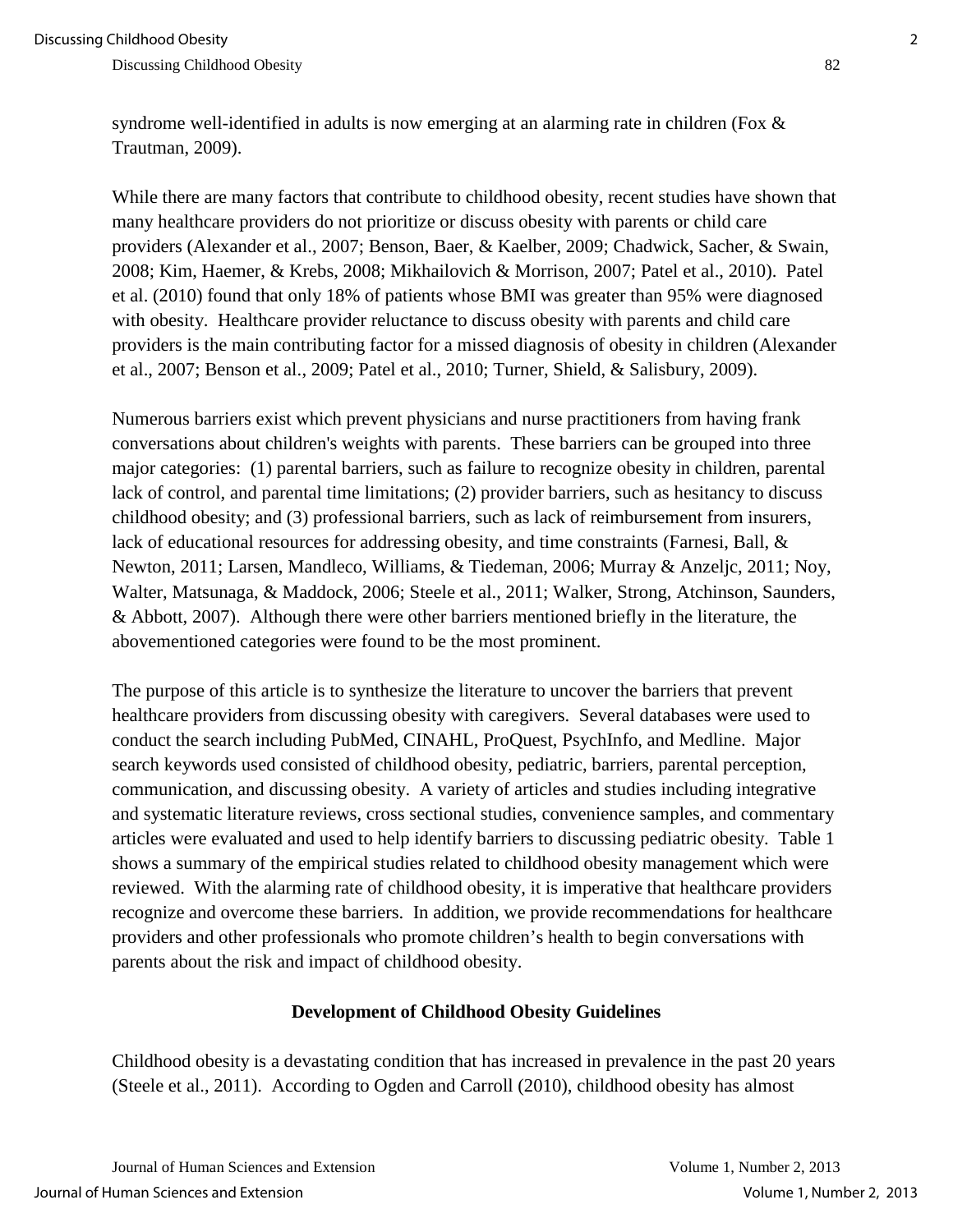tripled since the 1980s. Additionally, one out of three low income children are overweight or obese by the time they reach their  $5<sup>th</sup>$  birthday (CDC, 2012). According to the CDC (2012), childhood obesity has both immediate and long-term health effects on children. Immediate effects include higher risk of developing comorbid conditions, such as high cholesterol, hypertension, and cardiac disease. Long-term obesity increases a child's risk of bone and joint disease, type 2 diabetes, stroke, multiple forms of cancer, and osteoarthritis (CDC, 2012). The Patient Protection and Affordable Care Act of 2010 focused on health preventive services which encouraged primary care providers to help curtail childhood obesity (Silberberg et al., 2012). Current guidelines by the U.S. Preventive Services Task Force (USPSTF) recommend screening children 6 years and older for obesity, and if a child is identified as overweight or obese, offering comprehensive behavioral interventions to promote a healthy weight (USPSTF, 2010). In contrast, the American Academy of Pediatrics and the CDC recommend BMI assessments begin at age 2 (Perpich, Russ, Rizzolo, & Sedrak, 2011). The USPSTF (2010) recommends using BMI as an acceptable screening.

Despite the recommendations of the USPSTF, more than half of healthcare providers never or rarely use BMI to identify excessive weight gain in children (Flower, Perrin, Viadro, & Ammerman, 2007; Larsen et al., 2006; O'Brien, Holubkov, & Reis, 2004). Barlow and Dietz (2002) found that many providers felt least proficient in behavioral counseling. As a result, these providers were reluctant to screen for obesity in the absence of no associated medical condition. As childhood obesity-related illnesses continue to rise in this country, one quarter of preventive pediatric visits were found to lack documentation of height and weight measurements (Patel et al., 2010). Screening for overweight and obese children continues to be suboptimal (Smith, Gately, & Rudolf, 2008). With the epidemic of childhood obesity upon us, healthcare providers must be able to have therapeutic discussions with parents and caregivers of overweight and obese children. To initiate discussions, practitioners must overcome barriers to conversations about childhood obesity.

| <b>Research Study (Date)</b> | Sample $(N)$                                                                                     | <b>Measurements</b>                                                     |
|------------------------------|--------------------------------------------------------------------------------------------------|-------------------------------------------------------------------------|
| Akerman et al. (2007)        | $-1,205$ children ages 6-14                                                                      | -Perceived BMI                                                          |
|                              | $-1,205$ caregivers                                                                              | -Measured BMI                                                           |
| Alexander et al. (2007)      | 17 physicians at Duke University                                                                 | Qualitative analysis of focus groups                                    |
| Barlow & Dietz (2002)        | $-1,088$ pediatricians<br>$-879$ pediatric nurse practitioners<br>$-1,652$ registered dieticians | Needs assessment question aire to<br>measure practices of practitioners |
| Baugheum et al. (2000)       | 622 mothers of preschoolers on<br>WIC program                                                    | Office survey of mothers'<br>perceptions of children as<br>overweight   |

*Table 1. Summary of Empirical Research Studies Reviewed*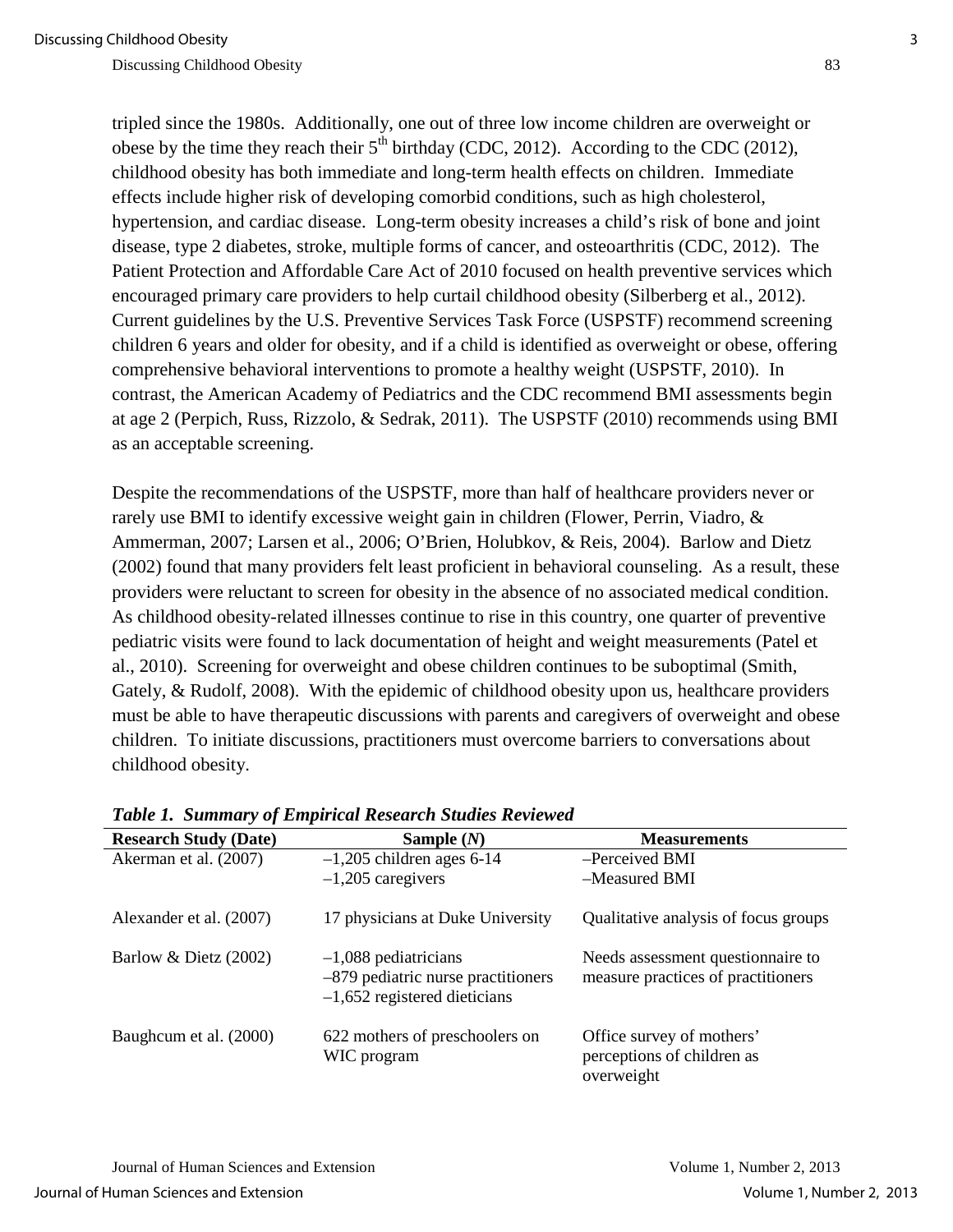| Benson et al. (2009)        | 60,711 electronic medical records<br>of children ages 2-18                                            | Medical record review of BMI<br>measurement and diagnosis of<br>overweight or obesity                                        |
|-----------------------------|-------------------------------------------------------------------------------------------------------|------------------------------------------------------------------------------------------------------------------------------|
| Bolling et al. (2009)       | 23 parents                                                                                            | Focus group qualitative analysis                                                                                             |
| Boyle et al. (2009)         | -248 Healthy Eating, Active<br>Communities providers in<br>California<br>-56 health care stakeholders | -Written survey of providers<br>-Telephone interviews of<br>stakeholders                                                     |
| Eckstein et al. (2006)      | 223 parents of children ages 2-17<br>years                                                            | Parental survey of child's<br>appearance                                                                                     |
| Evans et al. $(2005)$       | 1,047 US households                                                                                   | Survey of perceptions of severity,<br>causes, and public support of<br>childhood obesity                                     |
| Flower et al. $(2007)$      | 38 health care providers                                                                              | Focus group analysis of BMI use and<br>identification of obesity in children                                                 |
| Genovesi et al. (2005)      | 569 mother/child dyads                                                                                | -Measured height and weight to<br>determine obesity status<br>-Used questionnaires to measure<br>perceptions of weight       |
| Gordon-Larsen et al. (2004) | $-12$ AA girls, mean age 7.8 years<br>$-11$ caregivers of girls                                       | Used qualitative thematic analysis of<br>interviews over a 6-month period to<br>evaluate perceptions of physical<br>exercise |
| Haboush et al. (2011)       | 3,628 surveys of Nevada parents                                                                       | Children's BMI scores                                                                                                        |
| He $& Evans(2007)$          | 770 child/parent pairs                                                                                | Questionnaires to measure parental<br>perceptions of children's weights                                                      |
| Jackson et al. (2005)       | 11 mothers of overweight children                                                                     | Interviews to measure weight<br>perception of mothers                                                                        |
| Jelalian et al. (2003)      | 1,066 New England physicians                                                                          | Surveys measuring attitudes towards<br>obesity                                                                               |
| Larsen et al. $(2006)$      | 99 family and pediatric nurse<br>practitioners                                                        | Questionnaires which assessed<br>current practices                                                                           |
| Lee et al. $(2010)$         | 50-state review of Medicaid and<br>private insurance laws regarding<br>obesity prevention             | Coverage of obesity treatment via<br>Medicaid and private insurance                                                          |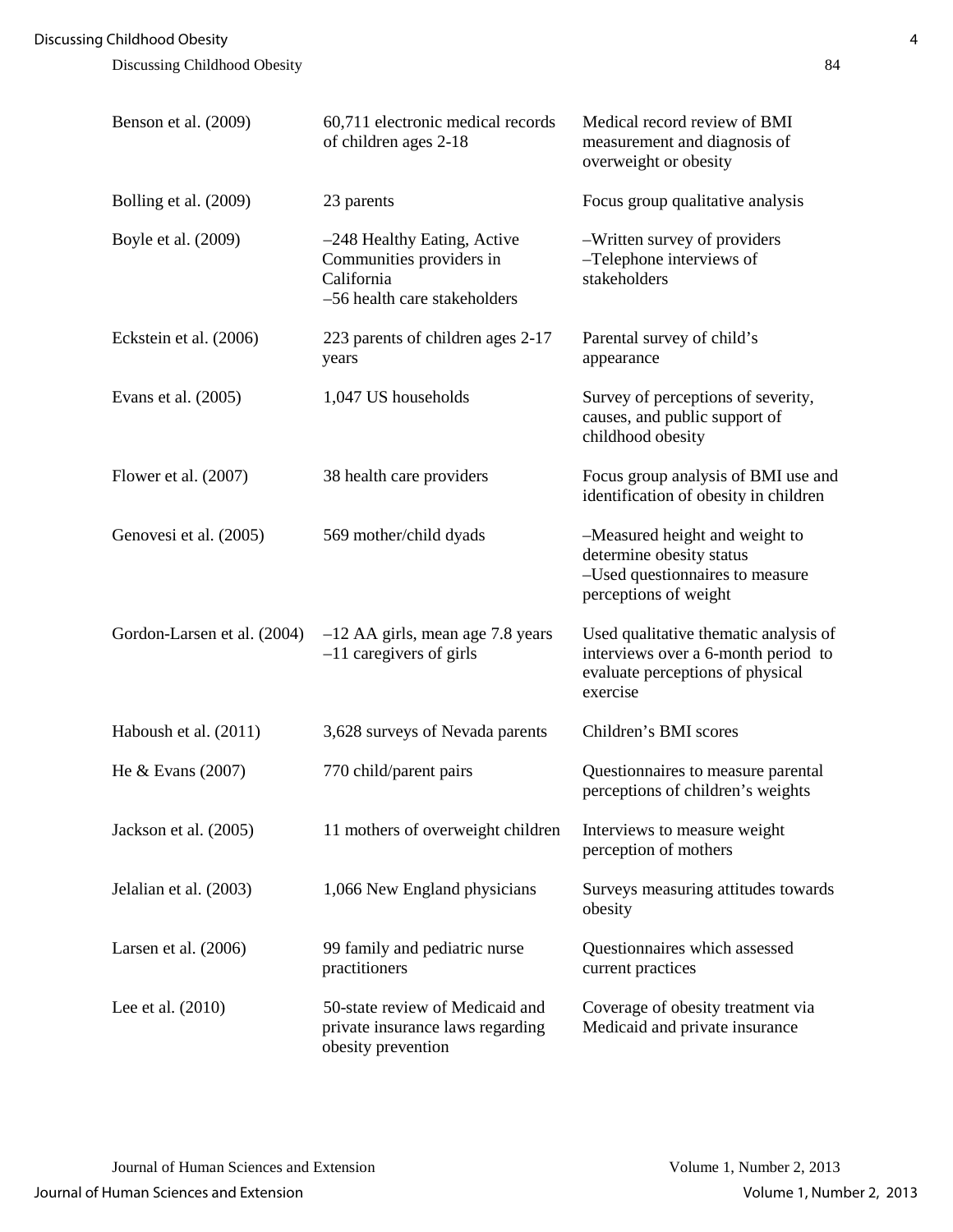| Lindsay et al. (2006)      | 31 Spanish speaking, low-income<br>mothers                                                                            | Focus groups and then in-depth<br>interviews to assess beliefs about<br>child feeding behaviors and beliefs<br>about weight status |
|----------------------------|-----------------------------------------------------------------------------------------------------------------------|------------------------------------------------------------------------------------------------------------------------------------|
| Lowenstein et al. (2013)   | 3 focus groups with a total of 24<br>fathers                                                                          | Analysis of fathers' responses to<br>provider communication about their<br>child                                                   |
| Nolan et al. (2012)        | 22 nurses in England                                                                                                  | Thematic analysis of semi-structured<br>interviews                                                                                 |
| Noy et al. (2006)          | Charts of 60 children diagnosed<br>as overweight or obese at a<br>pediatric clinic in Hawaii                          | Used BMI measurement to evaluate<br>correct classification of children as<br>overweight or obese                                   |
| O'Brien et al. (2004)      | 244 obese children medical<br>records                                                                                 | Provider practice to measure<br>consistency with recommended<br>guidelines                                                         |
| Ogden et al. (2010)        | 3,281 children ages 2-19                                                                                              | Heights and weights from National<br><b>Health and Nutrition Examination</b><br>Survey to determine trends                         |
| Pan et al. (2012)          | 26,708,516 children in federally<br>funded nutrition programs                                                         | Measured trends in BMI from 1998-<br>2000                                                                                          |
| Patel et al. (2010)        | 1,155 preventive care visits made<br>by children classified as obese<br>$( > 95\%)$                                   | Documentation by physician as<br>obesity                                                                                           |
| Perrin et al. (2005)       | 356 members of North Carolina<br>Pediatrics Society & American<br>Academy of Pediatrics who<br>practiced primary care | Self-reported self-efficacy in obesity<br>management                                                                               |
| Perrin et al. $(2010)$     | 115 parents of children ages 4-12<br>years enrolled in Medicaid                                                       | Questionnaires to measure<br>communication with providers about<br>child's weight                                                  |
| Pettigrew & Roberts (2007) | 20 mothers of children ages 1-12<br>years                                                                             | In-depth interviews measuring<br>perceptions                                                                                       |
| Rhee et al. (2005)         | 151 parents of children ages 2-12<br>years                                                                            | Surveys to assess parental stage of<br>behavioral change in regard to<br>weight management behaviors for<br>their children         |
| Schwartz et al. (2007)     | 15 pediatricians                                                                                                      | Randomized clinical trial measuring<br>3 levels of motivational intervention                                                       |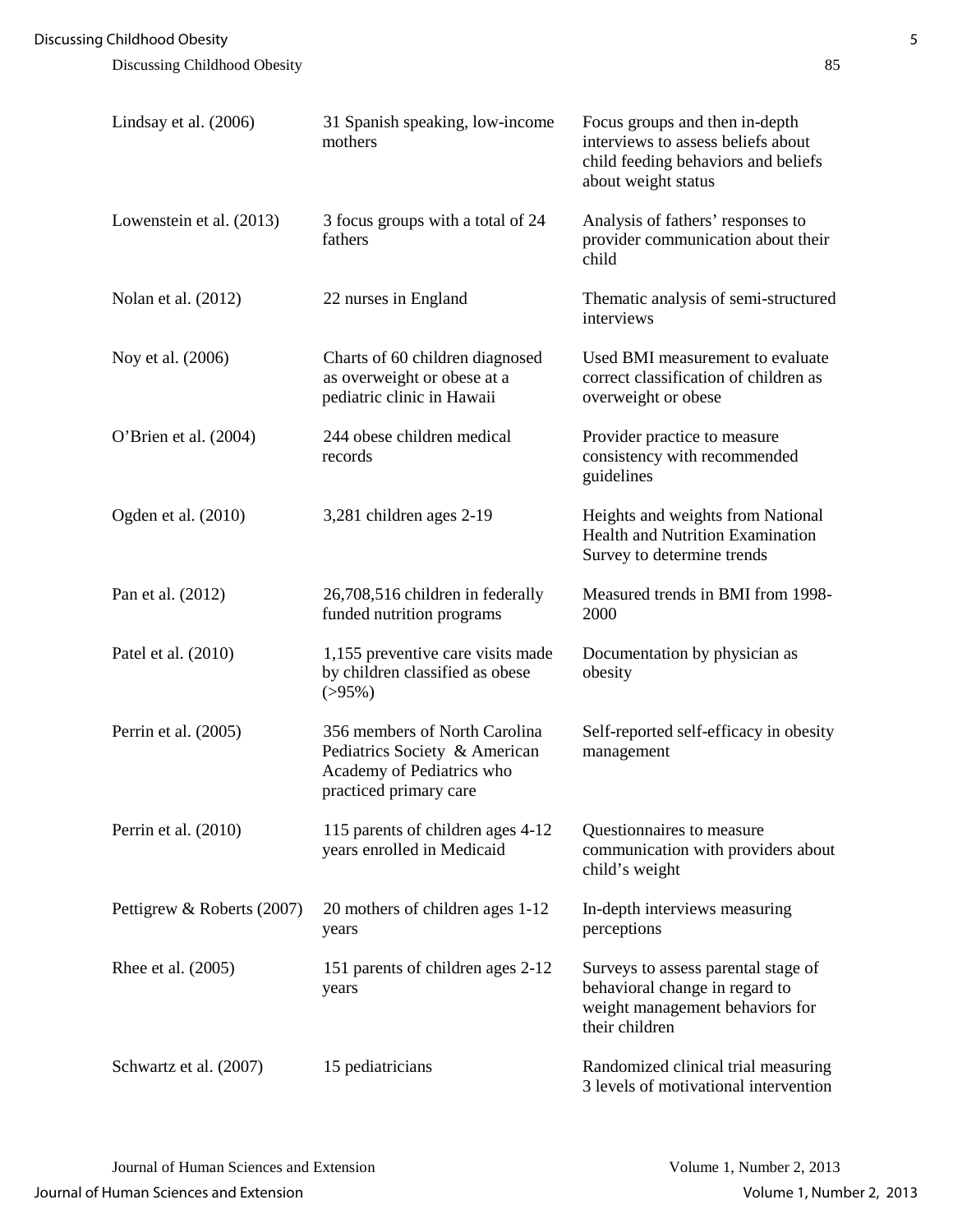| Silberberg et al. (2012) | 273 providers and staff in primary<br>care practices in North Carolina                              | Surveys to measure knowledge on<br>pediatric obesity management                                                                                          |
|--------------------------|-----------------------------------------------------------------------------------------------------|----------------------------------------------------------------------------------------------------------------------------------------------------------|
| Singh et al. (2008)      | 46,707 ethnically diverse children                                                                  | Used race and SES to evaluate risk<br>of obesity status                                                                                                  |
| Smith et al. (2008)      | 80 healthcare professionals                                                                         | Identify obesity via pictures of<br>children                                                                                                             |
| Spivack et al. (2010)    | 192 primary care providers                                                                          | Surveys to measure knowledge,<br>beliefs, practices, and perceived<br>barriers to treating childhood obesity                                             |
| Steele et al. $(2011)$   | 22 school nurses                                                                                    | Focus groups to measure perceived<br>barriers to discussing childhood<br>obesity                                                                         |
| Story et al. (2002)      | $-202$ pediatricians<br>-293 pediatric nurse practitioners<br>-444 registered dieticians            | Survey to measure provider needs to<br>adequately manage childhood<br>obesity                                                                            |
| Thomas et al. (2008)     | 17 Black women<br>13 White women                                                                    | Group discussions on perceptions of<br>weight                                                                                                            |
| Turner et al. (2009)     | 30 practitioners in England                                                                         | Interviews to explore practitioners'<br>experience with childhood obesity<br>management                                                                  |
| Wald et al. (2007)       | 612 parents                                                                                         | Surveys to measure parental beliefs<br>about childhood obesity                                                                                           |
| Walker et al. (2007)     | 18 practitioners                                                                                    | Interviews to survey practitioners'<br>perceptions of their roles in relation<br>to childhood obesity management                                         |
| West et al. (2008)       | $-1,551$ parents before policy<br>implementation<br>$-2,508$ parents after policy<br>implementation | Telephone surveys to measure<br>parental accuracy in their child's<br>obesity measurement before and<br>after childhood obesity policy<br>implementation |
| Whitaker et al. (2004)   | 155 health professionals                                                                            | Group discussion following viewing<br>a 20-minute video on WIC families<br>to identify barriers to discussing<br>childhood obesity                       |
| Yarnall et al. (2003)    | Published USPSTF data on time<br>for primary care preventive<br>services                            | Compared USPSTF standards to<br>actual working hours to determine if<br>recommended primary care services<br>can be performed as recommended             |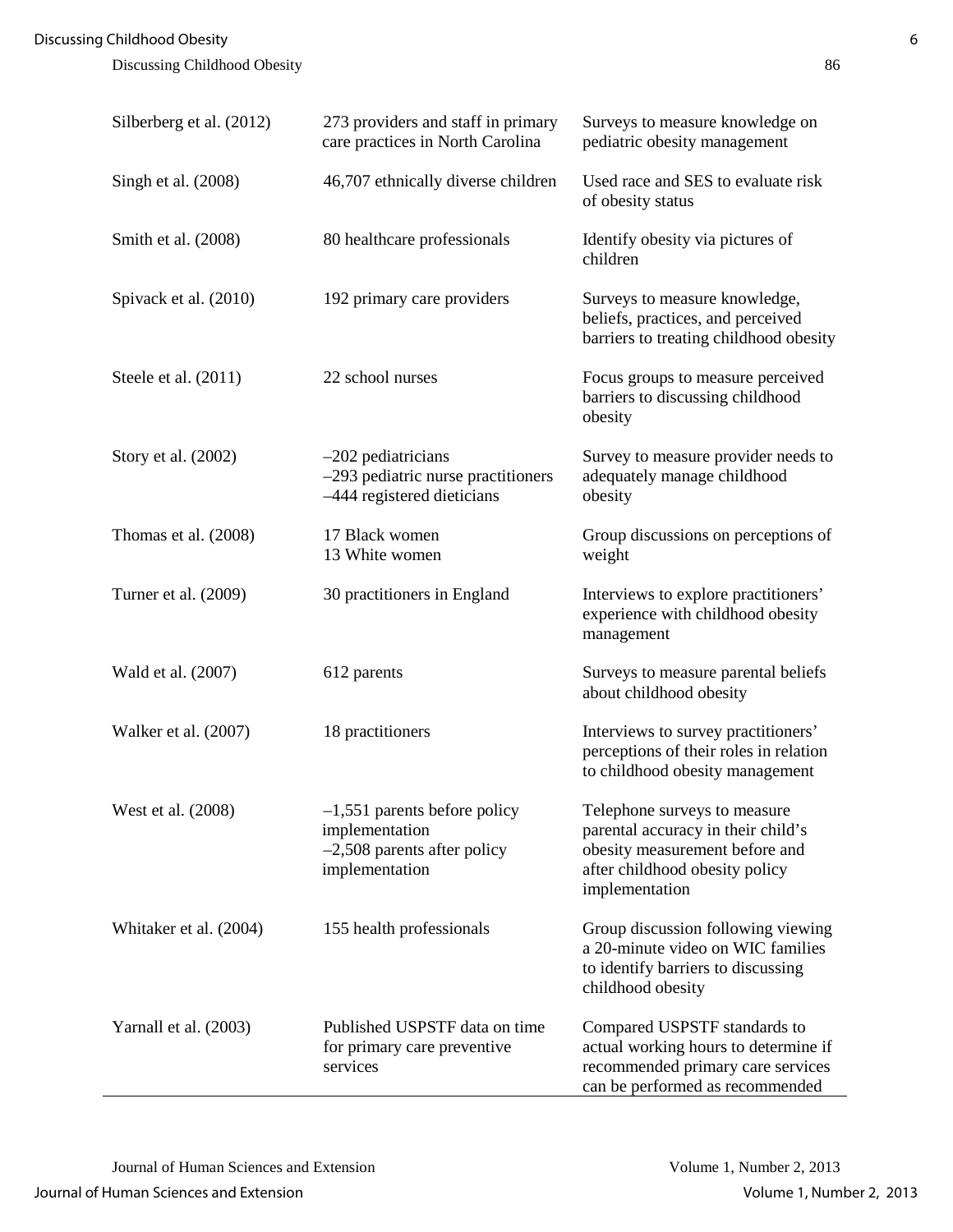### **Barriers to Conversations about Childhood Obesity**

## **Parental Barriers**

Evans, Finkelstein, Kamerow, and Renaud (2005) found that almost 91% of people surveyed believed parents were most responsible for reducing their children's weight. These results demonstrated the importance for parents and healthcare providers to effectively communicate about the overweight or obese child. In a study by Lowenstein et al. (2013), the quality of the parental-provider relationship was a major influence on a father's receptivity to childhood obesity discussions with respect to their child. Fathers in this study commented that despite feeling responsible for the health and well-being of their children they often felt "left out" by providers in their children's healthcare visits. These feelings led to a decrease in fathers' perceptions of the quality of their relationship with their children's healthcare providers which resulted in poorer communication in regard to their children's weights and eating habits (Lowenstein et al., 2013). According to Kim et al. (2008), a parent who does not acknowledge a weight problem with their child will be unlikely to discuss the topic of childhood obesity with the healthcare provider and even less likely to adhere to a therapeutic plan. Often the parents' recognition that their child is overweight or obese is the first issue that must be addressed (Howard, 2007). Research showed that parental perception of the overweight or obese child is a key variable in establishing the family's willingness to make positive changes that will impact the child's lifestyle (Towns & D'Auria, 2009; Wald et al., 2007). Furthermore, recognition of the overweight or obese child was an essential component of successful behavioral changes (Howard, 2007; Kim et al., 2008; Rhee, DeLago, Arscott-Mills, Mehta, & Davis, 2005).

**Parental perception versus actual weight.** A common barrier found in the literature is the discrepancy between a child's actual weight and the perceived weight by the parent or caregiver. Multiple studies suggested that parents underestimate their children's weights as normal and do not perceive their families' lifestyles as unhealthy (Akerman, Williams, & Meunier, 2007; Doolen, Alpert, & Miller, 2009; Eckstein et al., 2006; He & Evans, 2007; Howard, 2007; Wald et al., 2007; West et al., 2008). In a benchmark study (*N* = 662 child/parent pairs), Baughcum, Chamberlin, Deeks, Powers, and Whitaker (2000) found that 79% of mothers of overweight or obese children did not recognize their children's overweight status. Interestingly, 95% of the mothers who were obese identified themselves correctly, but failed to recognize their overweight or obese children as such. In addition, of the 21% of mothers who recognized their children's weight issue, only two-thirds were concerned about the weight causing a health issue (Baughcum et al., 2000).

Akerman et al. (2007) found over 61% of parents with an obese child and 54% of parents of an overweight child underestimated their child's weight. They also found that parents of underweight children actually tended to overestimate their children's weight. Additionally,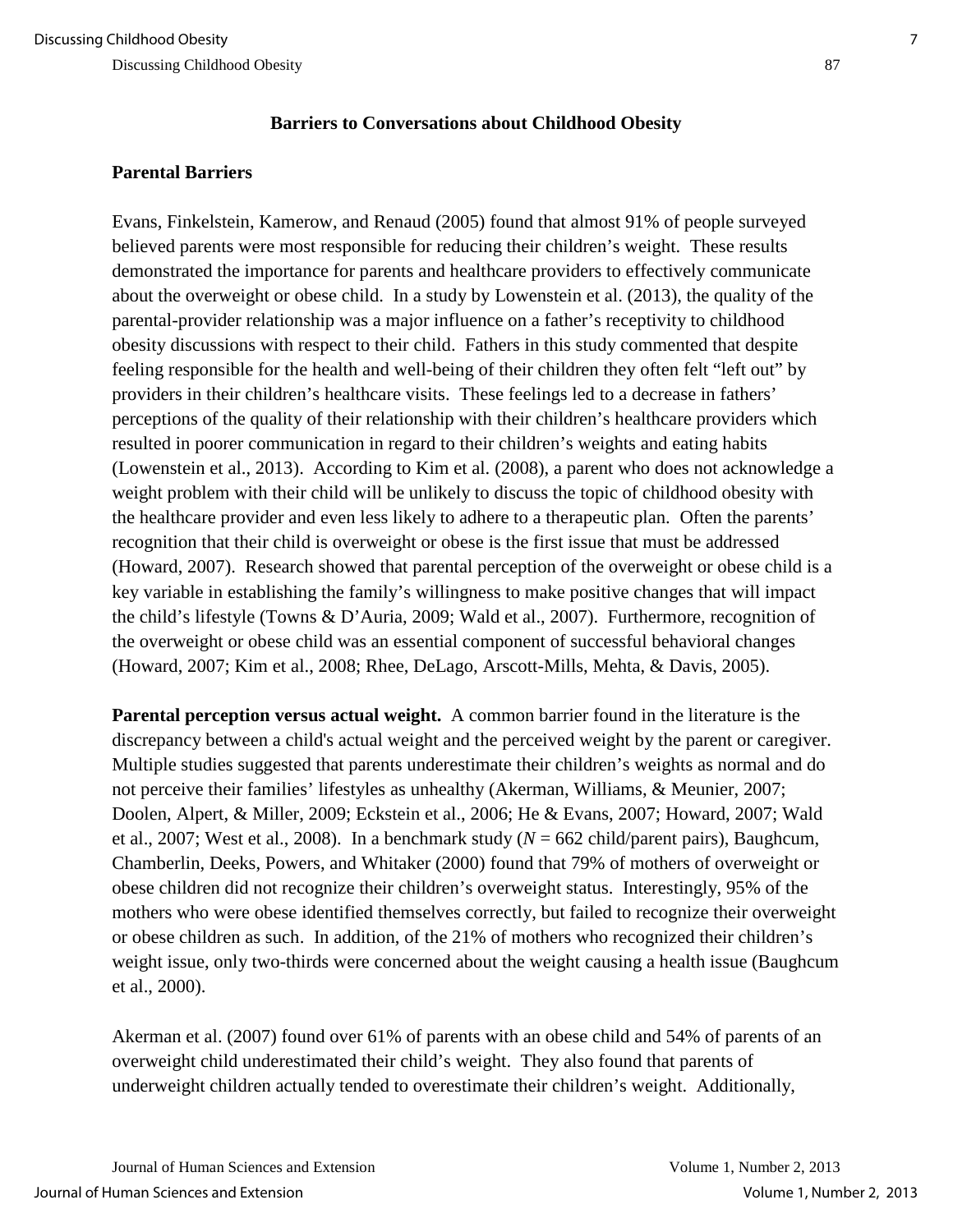Eckstein et al. (2006) found parents were more likely to consider their children underweight than obese. In their study, 63% of children who met the criteria for clinical diagnosis of overweight (BMI between 85-95%) were considered normal weight by their parents (Eckstein et al., 2006).

Akerman et al. (2007) concluded their research provided evidence of a parental positivity bias where the parents fail to recognize their overweight or obese child allowing them to preserve a positive self-image. Findings from the aforementioned research demonstrate perceptions do not match reality, and parents' distorted views of their children's actual weight may perpetuate rather than prevent obesity in their children. Parental distortion of children's weights hinders discussion with healthcare providers, thus, contributing to the childhood obesity epidemic. Studies show that parental misperceptions of children's weights influence providers' beliefs that their impact on influencing childhood obesity is limited. This in turn leads to the reluctance of providers to initiate conversations and interventions with parents of at-risk children (Nolan, Deehan, Wylie, & Jones, 2012; Perrin, Flower, Garrett, & Ammerman, 2005; Story et al., 2002; Whitaker, Sherman, Chamberlin, & Powers, 2004).

**Parents' perceived lack of control.** Another parental barrier prevalent in the literature was the belief of lack of control over child's lifestyle choices as a result of time constraints, child preferences, and familial beliefs about behavior change (Mikhailovich & Morrison, 2007; Pettigrew & Roberts, 2007). As suggested by Pocock, Trivedi, Wills, Bunn, and Magnusson (2010), parents often cited child food preferences, low motivation to exercise, and familial beliefs about their children's inability to change behavior as reasons for unhealthy lifestyles. Mothers felt undermined in their attempt to feed their children a healthy diet. They complained of fathers, grandparents, and schools disrupting their attempts to consistently provide healthy foods (Jackson, Mannix, Faga, & McDonald, 2005; Pettigrew & Roberts, 2007; Pocock et al., 2010). Mothers claimed that grandparents weakened parental efforts at providing a healthy diet by permitting children to eat anything they desired when grandparents cared for the children while the mother was at work. In addition, mothers acknowledged feeling like "spoilsports" if they attempted to limit junk foods (Pocock et al., 2010). Furthermore, Eckstein et al. (2006) found 26% of caregivers of overweight children were concerned about their child's weight status, but most felt they could not motivate their children to increase their physical activity level.

A contributing characteristic to lack of parental control found in the literature was the limitation of time (Jackson et al., 2005; Mikhailovich & Morrison, 2007; Pocock et al., 2010). Mikhailovich and Morrison (2007) found parents' work responsibilities were cited as reasons for providing fast foods more frequently as well as preventing exercise time with their children. Additionally, Pocock et al. (2010) found parental tiredness as a barrier to preparing healthy foods, requiring parents to often choose fast food options for meals for their children. Pocock et al. (2010) also indicated that fast food consumption increased a child's risk of obesity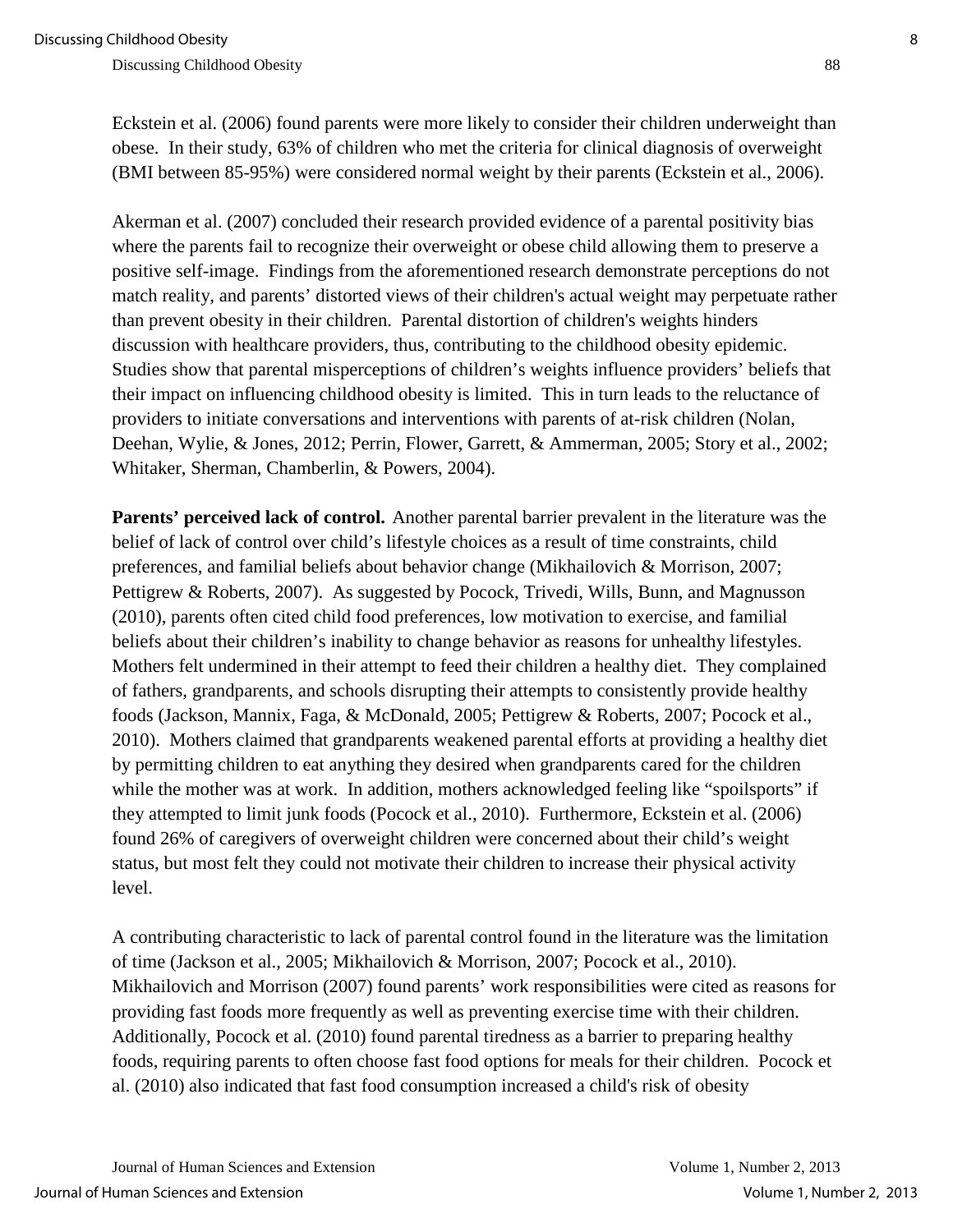exponentially; the more fast food a child consumes, the greater his or risk of being overweight and eventually obese. This study showed that while parents acknowledged a healthy diet and exercise as important, they sometimes felt it was adequate to just urge their children to exercise, without participating in physical activity themselves. Fatigue and lack of time were also shown to affect parents' willingness to participate in physical activity with their children (Gordon-Larsen et al., 2004; Pocock et al., 2010). Lack of parental involvement in exercise and use of fast foods for convenience further complicate the problem of childhood obesity (Jackson et al., 2005; Mikhailovich & Morrison, 2007; Pocock et al., 2010).

**Ethnic, cultural, and socioeconomic roles in childhood obesity.** An important parental factor to consider when discussing childhood obesity is the impact of cultural and ethnic beliefs on feeding habits of children, as well as the maternal education and socioeconomic status (Eckstein et al., 2006; He & Evans, 2007; Mikhailovich & Morrison, 2007; Peña, Dixon, & Taveras, 2012; Singh, Kogan, Van Dyck, & Siahpush, 2008; Towns & D'Auria, 2009). According to Peña et al. (2012), research has revealed that socioeconomic and racial differences exist as risk factors for childhood obesity. Statistically, Ogden, Carroll, Curtin, Lamb, and Flegal (2010) found the prevalence of obese children ages 2-19 years was 20% among African American children, 21% among Mexican-American children, and 15% among non-Hispanic White children. In addition, Singh et al. (2008) found Native American and Alaskan children's obesity rates to be 26%. An explanation for cultural differences that contribute to childhood obesity may include the cultural context of body image where Black and Hispanic women are more accepting of a larger body habitus, as well as biological differences in the development of obesity (Caprio et al., 2008; Rhee et al., 2005).

Opinions regarding views of a healthy child differ among ethnic minority parents (Peña et al., 2012). In the Hispanic culture, mothers tend to view overweight children as being healthy and thinner children as being malnourished (He & Evans, 2007; Lindsay, Sussner, Greaney, & Peterson, 2011). Additionally, the Hispanic culture views health as the absence of illness, and Latina mothers may not recognize an overweight or obese child as unhealthy as long as he or she is free from disease (Peña et al., 2012). Thomas, Moseley, Stallings, Nichols-English, and Wagner (2008) found that larger body size is more acceptable among African Americans, thereby causing a reduced stigma of obesity and less motivation to make positive weight changes. It is clear that cultural and ethnic beliefs must be considered when discussing childhood obesity. Questioning parents about their beliefs and cultural practices can assist healthcare providers in appreciating the parents' viewpoints and allow respectful communication to better serve the needs of overweight and obese children.

Research has also shown that lower maternal education and lower socioeconomic status has a major impact on the ability of mothers to correctly identify their overweight or obese children (Baughcum et al., 2000; Genovesi et al., 2005). Singh et al. (2008) found children had an 83%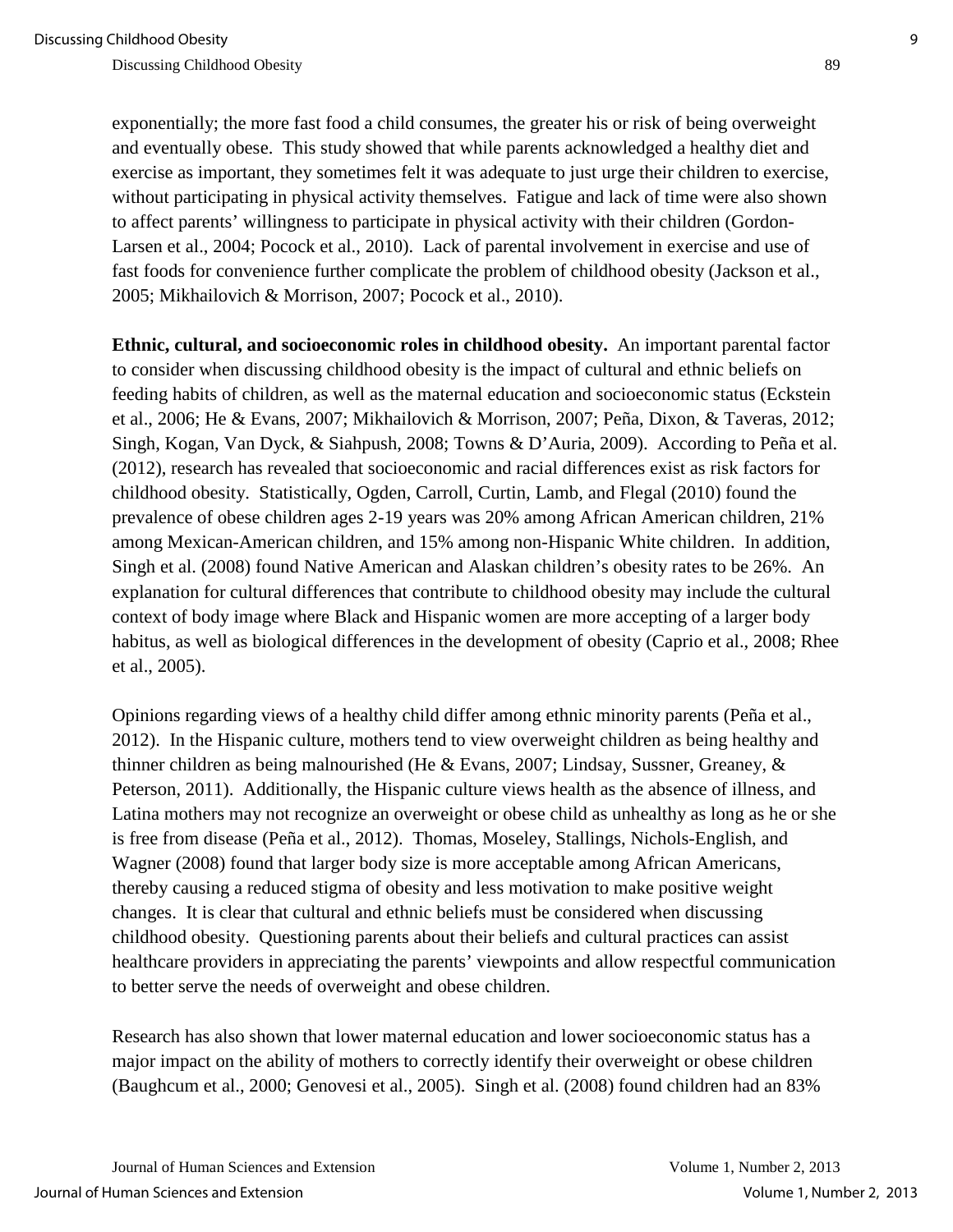higher chance of obesity when living below the poverty level. Genovesi et al. (2005) found parents with a higher level of education were more likely to have children with lower weights, as well as perceive their children's weights correctly. This research indicated that providers must be especially cognizant of obesity screening in children from lower socioeconomic and parental education environments (Baughcum et al., 2000; Genovesi et al., 2005; Singh et al., 2008).

#### **Provider Barriers**

Synthesis of the literature revealed many barriers and factors that contribute to lack of discussion between healthcare providers and caregivers of pediatric patients at risk for obesity. These barriers directly influence the propensity of healthcare providers to initiate conversation about childhood obesity. In an integrative review by Farnesi et al. (2011), literature suggested that most healthcare providers were unlikely to initiate conversation about obesity with families. The reasons for provider hesitancy were diverse and included the following concerns: risk of damage to provider-caregiver relationship, provider perception of caregiver responsibility, and provider frustration and professional constraints.

Perceived risk of damage to provider-caregiver relationship. Healthcare providers' concerns over raising the issue of an overweight child and the potential damage to the family-provider relationship are major barriers to initiating conversation about obesity. In reviewing the literature, numerous articles were found which illustrated clinicians' discomfort at addressing the issue of pediatric obesity because of fear of caregiver reaction (Farnesi et al., 2011; Steele et al., 2011; Walker et al., 2007). In a study by Larsen et al. (2006), 32% of nurse practitioners reported fear of offending parents when discussing obesity risk factors and complications. Other studies reiterated the provider's fear of parent or caregiver reaction as discouragement for pursuing a conversation about a child's weight (Banks, Shield, & Sharp, 2011; Chadwick et al., 2008; Steele et al., 2011; Walker et al., 2007).

**Provider perception of caregiver responsibility.** In many studies, providers indicated that they believed parents and caregivers were responsible for healthy behaviors in children, including weight management (Lindsay, Sussner, Kim, & Gortmaker, 2006; Plourde, 2012; Walker et al., 2007). This belief about parental/caregiver responsibility also served as a barrier to communication about obesity between healthcare providers and parents/caregivers. Providers believed that the caregivers were ultimately responsible for their obese children. This view was congruent with public opinion that places blame on the individual or parent for the obese child (Alexander & Baur, 2007; Mikhailovich & Morrison, 2007).

Several articles suggested that while clinicians acknowledged responsibility for raising the issue of obesity, in the end, they considered it a social and family problem (Plourde, 2012; Walker et al., 2007). It was only when obesity was attributable to another comorbid condition that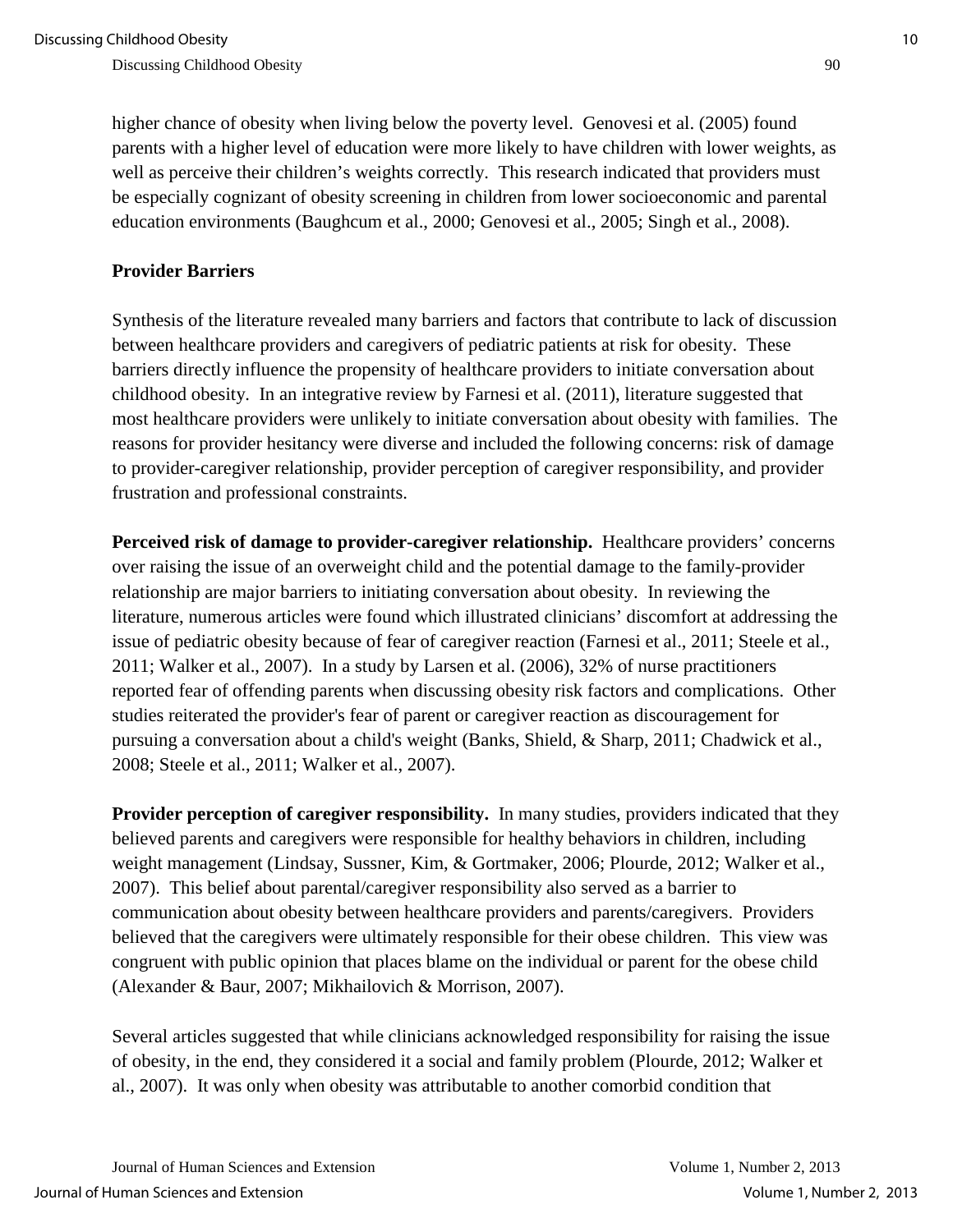providers were more willing to initiate conversations with parents and caregivers (Jelalian, Boergers, Alday, & Frank, 2003; Walker et al., 2007). Jelalian et al. (2003) confirmed that healthcare providers were more likely to bring up the topic of childhood obesity if it caused or was related to another comorbid disease process, such as diabetes, hypertension, or hyperlipidemia.

In an article by Spivack, Swietlik, Alessandrini, and Faith (2010), healthcare providers listed perceived family problems, such as lack of motivation from parents, excessive television viewing, lack of exercise, and consumption of too many fast-food meals, as barriers to obesity prevention and treatment. The provider belief of parental/caregiver responsibility of obesity is compounded when one considers socialization of children. Parents serve as role models for children, thus, they have a significant influence on what their children eat, how often they exercise, and other lifestyle choices that contribute to the development of obesity (Pocock et al., 2010). Healthcare professionals can feel overwhelmed by addressing the topic of childhood obesity, because in some cases, it results in conversations about better parenting and role modeling for children (Kim et al., 2008; Mikhailovich & Morrison, 2007). Some parents may consider these conversations distressing, thus, they become defensive and less open to suggestions for reducing weight in their children (Mikhailovich & Morrison, 2007).

**Provider perception of inadequacy of childhood obesity assessment tools.** An additional barrier that healthcare providers expressed in regards to discussing pediatric obesity with caregivers included the belief that interventions currently approved for treatment, screening, and education were not working. While both the USPSTF and the CDC recommend the use of the Body Mass Index calculator for classifying children as overweight or obese, there is relatively little research which shows improved weight outcomes related to BMI measurement programs (Nihiser et al., 2009). No consensus exists on the use of BMI screening programs, and this may contribute to provider perceptions of inadequacy of assessment tools for childhood obesity. In 2007, Walker et al. found that providers felt there was a lack of evidence for the effectiveness of obesity interventions in pediatric patients. Furthermore, some healthcare providers were found to have a pessimistic view of treating obesity (Plourde, 2012; Story et al., 2002; Walker et al., 2007). In a study by Story et al. (2002), healthcare providers acknowledged they felt lower proficiency in behavioral management of childhood obesity as compared to registered dietitians. These feelings of lower proficiency of ability to manage childhood obesity may have contributed to a more pessimistic view of overall childhood obesity treatment (Story et al., 2002).

In a study by Jelalian et al. (2003), only one-third of providers felt that they would be effective in changing patient's behaviors regarding dietary intake. This view held by providers greatly impacts the provider's ability to properly screen and treat obesity in children (Jelalian et al., 2003). It may even serve as one reason why providers do not screen or diagnose obese children as often as indicated.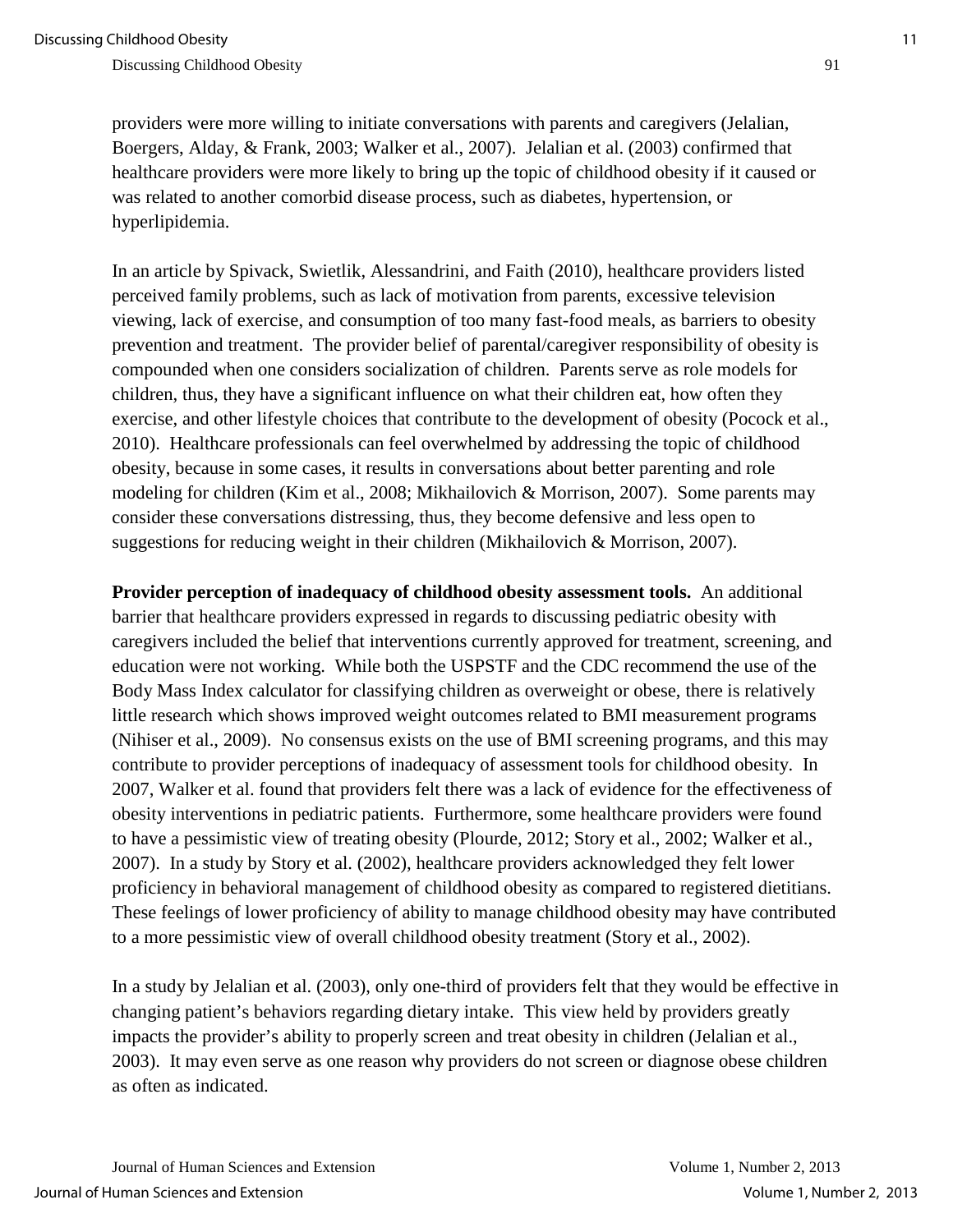**Additional provider barriers.** Clinicians who treat and interact with pediatric patients expressed their frustration in managing childhood obesity and viewed that as a barrier that kept them from discussing obesity with caregivers (Story et al., 2002; Walker et al., 2007). Providers stated that due to barriers outside of their control, including family income, community resources, and caregiver's lack of concern, they felt that managing obese pediatric patients was unrewarding (Walker et al., 2007). Clinicians also affirmed that treating obesity in children was overwhelming (Murray & Anzeljc, 2011). Providers stated that the extensiveness of the problem and level of difficulty in treatment creates frustration and reluctance to accept the responsibility of treating obese children (Banks et al., 2011; Walker et al., 2007). This results in providers who are frustrated and less likely to discuss and educate families about childhood obesity. As the literature suggested, providers often wait to initiate discussions about a child's weight until he/she develops another comorbid condition, such as diabetes, hypertension, or hyperlipidemia (Jelalian et al., 2003; Walker et al., 2007).

#### **Professional Barriers**

Healthcare providers are in a position to suggest preventive measures which promote healthier lifestyle choices for children at risk for obesity. Professionally, numerous barriers prevent healthcare providers from having discussions with parents and caregivers about weight management in children. Obstacles identified included lack of educational resources for addressing obesity, time constraints, and reimbursements from insurers (Kim et al., 2008; Story et al., 2002). One study found that some healthcare providers did not feel the primary care setting was the right environment for the discussion of childhood obesity (Turner et al., 2009). These providers cited lack of time and expertise in managing obesity in the primary care environment as barriers preventing them from initiating conversations about children's weights (Turner et al., 2009).

**Lack of professional knowledge and educational resources.** Lack of educational resources and healthcare provider's knowledge are professional barriers that limit the discussion of childhood obesity with caregivers. According to an institutional review by Spivack et al. (2010), there were inconsistencies in clinicians' knowledge of obesity and their specific practice guidelines. Only 39% of providers surveyed were familiar with the American Academy of Pediatrics (AAP) guidelines for exercise, and 26% of providers correctly identified the definition of overweight (Spivack et al., 2010).

Furthermore, Story et al. (2002) found that healthcare providers felt they had minimal opportunities to keep abreast of the most current information on pediatric obesity treatment. This may hinder the providers' abilities to recognize children with weight problems. Proper identification of obese children is essential to promoting discussion about lifestyle changes to decrease weight and health risks (Walker et al., 2007). Spivack et al. (2010) found that 95% of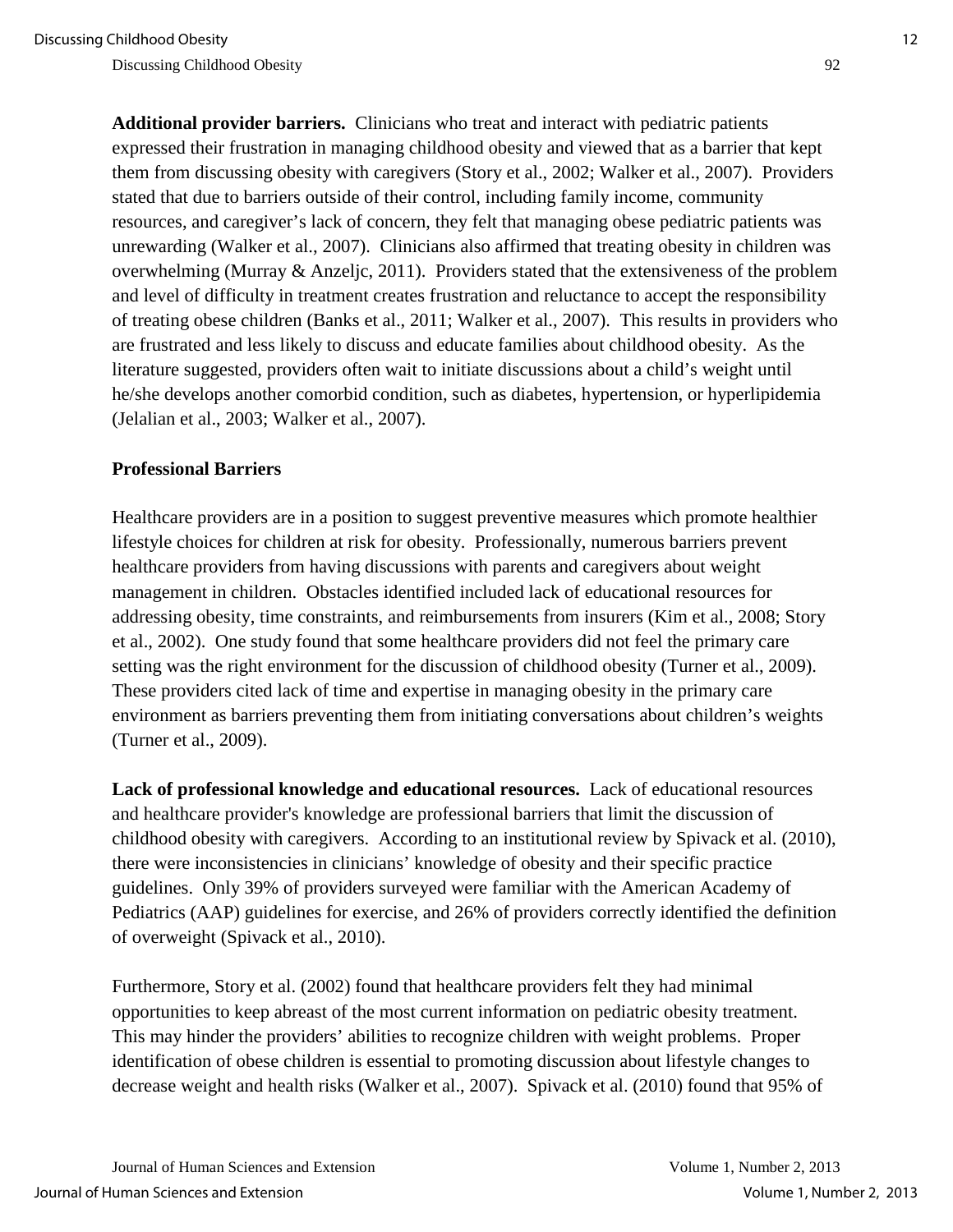healthcare providers would be willing to spend an additional one minute discussing diet, nutrition, and exercise if educational materials were readily available. Thus, lack of educational resources exacerbates practitioners' reluctance to communicate obesity prevention strategies with parents and caregivers.

**Perceived time constraints.** According to Boyle, Lawrence, Schwarte, Samuels, and McCarthy (2009), many providers cited the lack of time available per patient as a barrier to assessing and discussing childhood obesity. Research found the average time required during a preventive healthcare visit for conducting brief but helpful nutrition counseling was approximately 8.2 minutes (Yarnall, Pollak, Ostbye, Krause, & Michener, 2003). Scheduling 15-minute time slots in primary care offices leaves little time to have frank discussions about childhood obesity, and yet a 15-minute time slot is a common appointment time allocation in pediatric primary care.

Additionally, obesity is not viewed as a primary health concern for children by many healthcare professionals. Turner et al. (2009) found healthcare providers felt they did not have the time to manage childhood obesity and considered it more a social problem rather than a medical one. However, research indicates that discussion with parents and proper assessment of children at risk for obesity can have a profound effect on the propensity of children to become overweight (Farnesi et al., 2011; Larsen et al., 2006; Lindsay et al., 2006).

**Lack of reimbursement.** Financially, reimbursement policies hinder ongoing support for weight management programs in pediatric primary care practices. Providers often cited lack of reimbursement as a barrier to discussing childhood obesity with caregivers (Farnesi et al., 2011; Jelalian et al., 2003; Spivack et al., 2010). Results of a survey of 248 healthcare providers showed 88% felt there should be better insurance coverage for obesity counseling, prevention, and management (Boyle et al., 2009). Furthermore, national support for childhood obesity prevention is minimal. Lee, Sheer, Lopez, and Rosenbaum (2010) found only 11 states which provide reimbursement for obesity prevention, and even fewer had published treatment guidelines for providers. Researchers concluded that due to the current economic recession, many states were dealing with budget constraints and were unlikely to cover obesity treatments or make changes to current policy (Lee et al., 2010). This delay could prove catastrophic if childhood obesity continues to increase at a rate similar to the last twenty years. Even though there are numerous barriers to initiating conversations about childhood obesity in the primary care setting, healthcare providers can employ strategies to overcome these barriers and have a positive influence on improving the weight of America's children.

#### **Recommendations for Facilitating Discussion about Childhood Obesity**

Overcoming barriers requires practitioners to stay abreast of obesity prevention guidelines for pediatric patients, learn techniques which facilitate conversations, and partner with parents and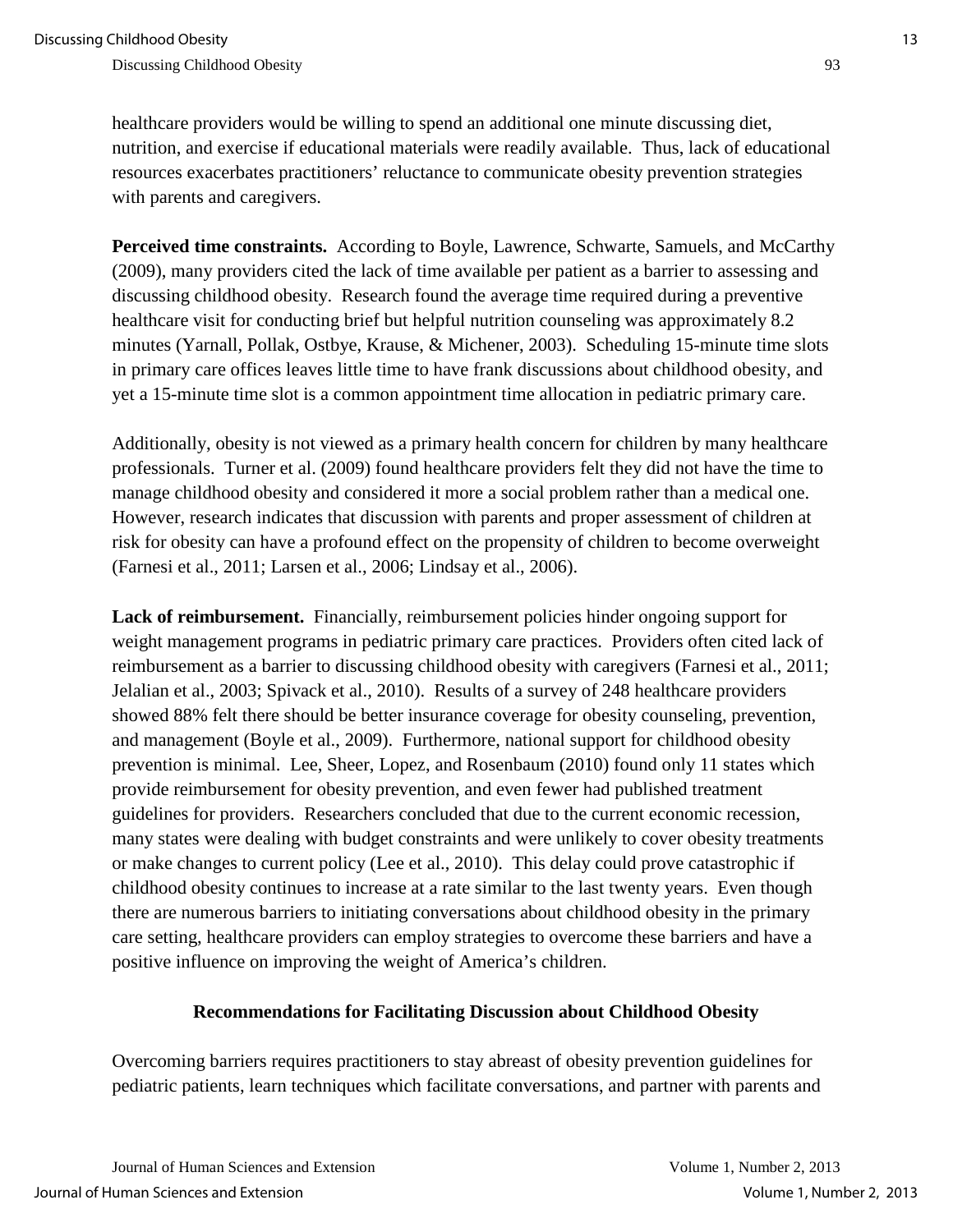caregivers to educate them about the risks of having an overweight child. Skills such as motivational interviewing, asking open-ended questions, and presenting an honest, nonjudgmental attitude can facilitate conversations between providers and parents. These skills promote a nonthreatening environment which permits parents to acknowledge the risk of childhood obesity in their family and generate a plan of action in partnership with their healthcare provider (Bolling, Crosby, Boles, & Stark, 2009; Schwartz et al., 2007; Teixeira, Silva, Mata, Palmeira, & Markland, 2012).

Motivational interviewing helps the healthcare provider and caregiver examine what is important to each of them in terms of the health of the child and assess readiness for change. According to Schwartz (2010), motivational interviewing focuses on the patient's or caregiver's perception on how obesity affects daily living while seeking to understand the patient's point of view without being judgmental. This is a useful tool to help overcome the barrier of provider perception of caregiver responsibility. This skill allows providers an opportunity to overcome their own personal judgment and biases. Effective listening, focused advice, and positive affirmations are all parts of motivational interviewing and can assist clinicians with initiating discussions with patients ("Let's go!," 2012). In a study by Schwartz et al. (2007), motivational interviewing accounted for a .6% – 2.6% decrease in BMI over six months (*N*= 91, children ages 3-7 with BMI > 85%). The drop in BMI was greatest when there was an increase in the level of intervention, and 94% of parents reported that motivational interviewing helped them change their family's eating behaviors (Schwartz et al., 2007). Motivational interviewing employs a patient-centered approach (rather than provider-centered) and leads to better clinical outcomes in patients (Schwartz, 2010).

The National Institutes of Health—National Heart, Lung, and Blood Institute (2002) suggest setting an effective tone for communication when discussing weight. Communicating with parents/caregivers of obese children should include providing clear information, empathy and support, anticipation of a wide range of responses, and a focus on solutions (Mikhailovich & Morrison, 2007). It is essential to consider the demographic characteristics of the patient, parental perceptions, and comfort level of the healthcare provider when discussing childhood obesity (Mikhailovich & Morrison, 2007). Clear communication between providers and caregivers can facilitate overcoming barriers, such as parental perception of weight, so that the healthcare provider may address them. Additionally, effective communication would allow providers an opportunity to identify some of the issues that are related to parent's perceived lack of control and offer suggestions.

Exploring the concept of health with respect to cultural differences ensures that the topic of weight is presented to the caregiver in a sensitive and respectful manner. The provider has the responsibility to introduce the topic in a way that is nonthreatening and nonjudgmental. This can be done initially by assessing readiness for change with the parents/caregivers and the patient. In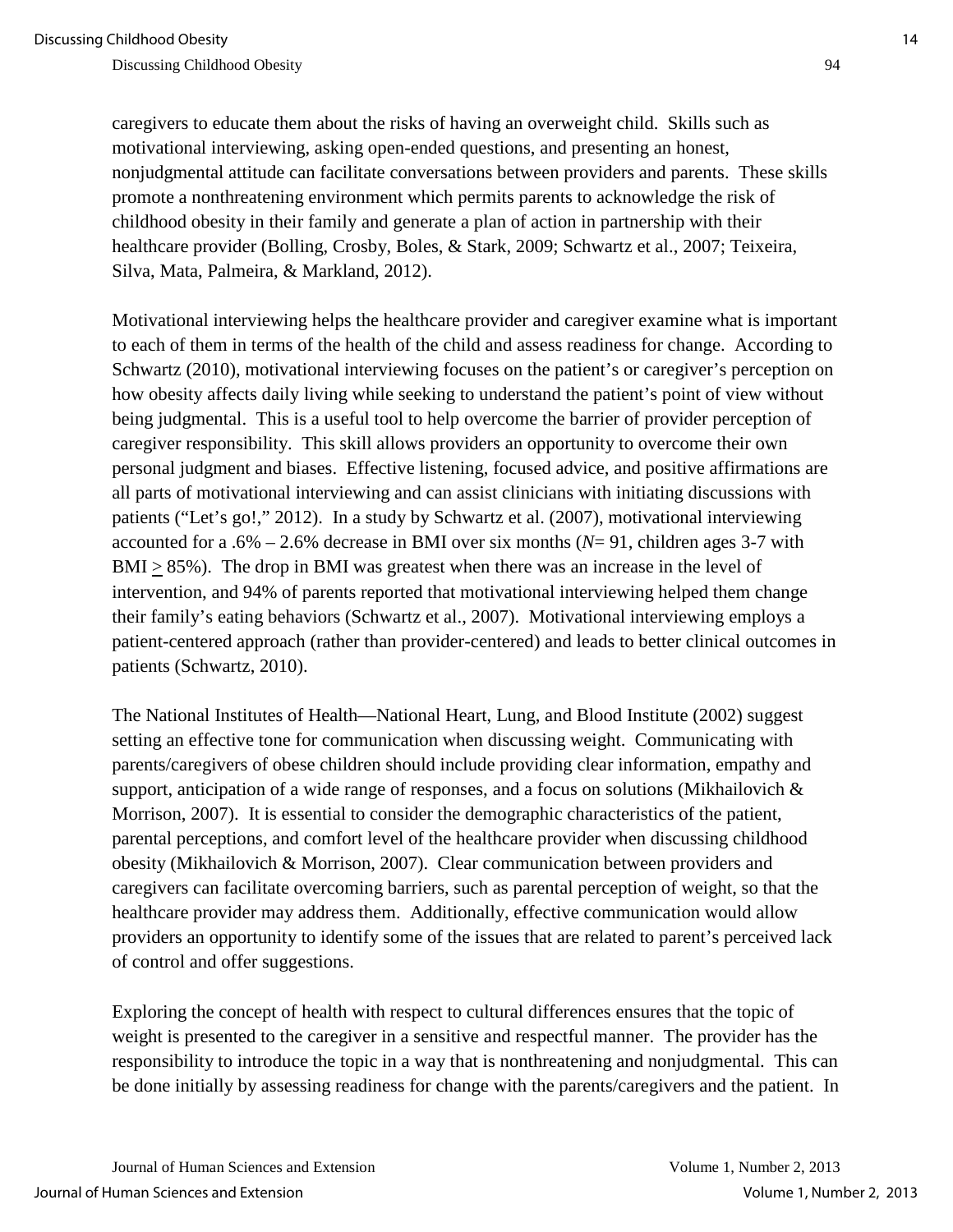a recent review of empirical findings from weight loss studies, Teixeira et al. (2012) found that communication focused on understanding internal motivation with a patient endorsement of weight loss goals resulted in long-lasting behavior change which resulted in maintenance of a healthy body weight. Ultimately, the goal is to ensure the best possible health of the child without jeopardizing the parent/caregiver-provider relationship.

Semantics and language play a huge role in initiating therapeutic conversations about childhood obesity with parents and caregivers. Proper terminology is essential to create a trusting environment. Open-ended questions encourage honest communication between providers and parents that can help to eliminate the concern of damage to the provider-caregiver relationship. A qualitative study by Bolling et al. (2009) revealed that parents were more likely to discuss children's weight issues with healthcare providers when providers asked open-ended questions to facilitate conversation. Relating child's weight back to familial health risks, such as heart disease and diabetes, also facilitated conversation between parents and caregivers (Bolling et al., 2009). Additionally, establishing baseline familial knowledge, perceptions, and openness to discussion helps the provider address childhood obesity without sounding patronizing or accusatory (Chadwick et al., 2008).

If the topic of obesity is presented on a societal level, parental defensiveness is reduced, and more opportunities for conversation may emerge (Mikhailovich & Morrison, 2007). Providers should avoid stigmatizing terms such as "fat" and "fatness," as these terms can have negative connotations. The terms "healthier," "leaner," and "fitter" can be used to describe the desirable outcome without a judgmental attitude (Chadwick et al., 2008). Bolling et al. (2009) suggested that parents preferred the terms "overweight" and "obese" when discussing children's weights because parents felt those terms were more accurately descriptive and motivational.

One way to spur the discussion of healthy weight and eating habits can be through visual aids placed in the workspace ("Let's go!," 2012). Caregivers can see those visual cues and be encouraged to start a discussion with providers. The visual aids can also be a focal point for the healthcare provider when bringing up the topic of childhood obesity. Visual aids also serve as an education tool and resource for providers and families to assist with decreasing any knowledge deficits. There are numerous resources for teaching and education available through agencies such as Choosemyplate.gov and the National Initiative for Children's Healthcare Quality (NICHQ) that can be utilized in the workspace (U.S. Department of Agriculture, n.d.). Research indicates that use of toolkits, such as a BMI color-coded chart and nutritional and exercise counseling, improves parental accuracy of child's weight status, as well as dietary and physical activity behaviors which reduce risk of childhood obesity (Perrin et al., 2010).

Any visit with a healthcare provider should include the establishment of clear cut goals for the patient and family at the outset. Caregivers play an important role in terms of diet, physical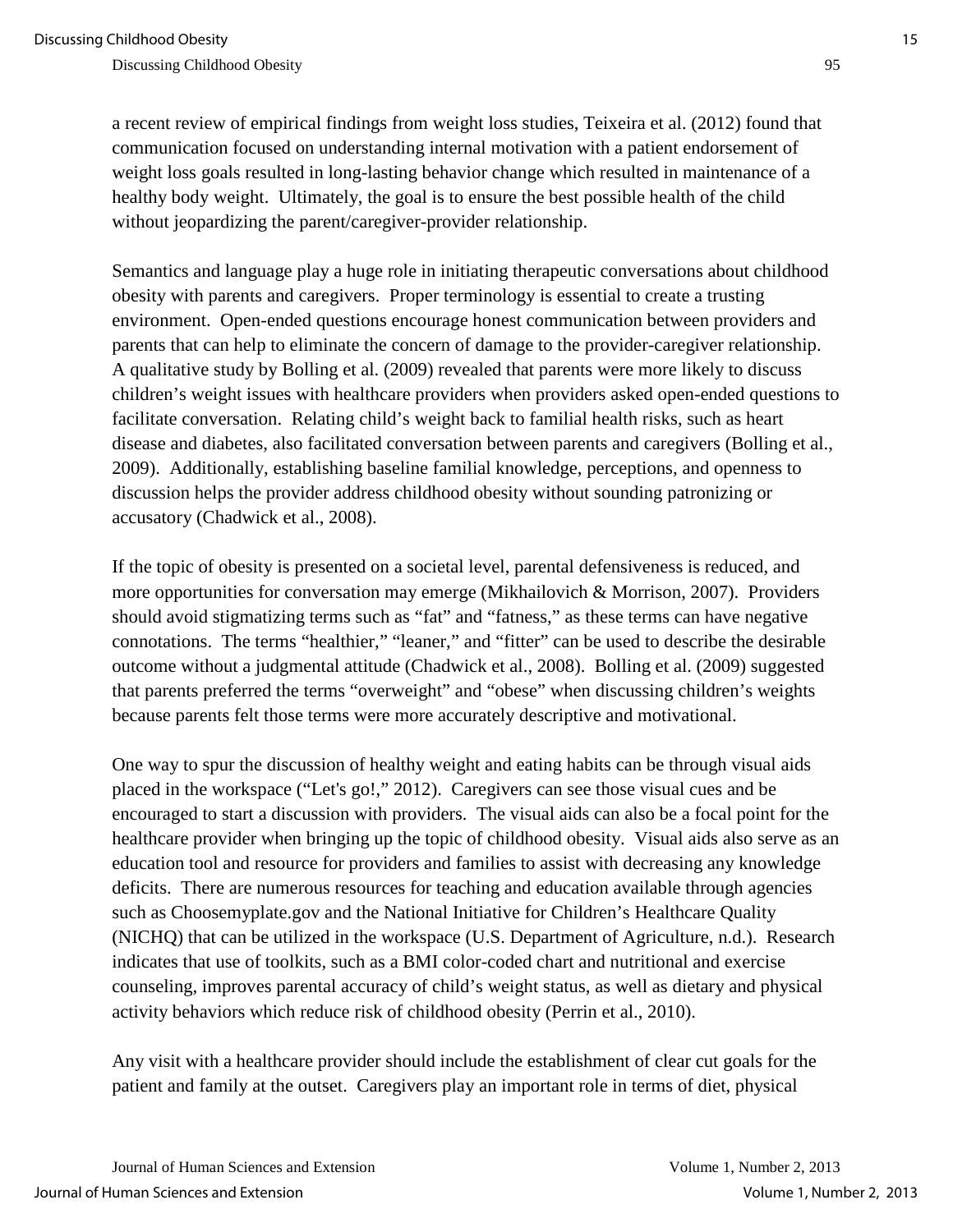activity, and motivation for their children, thus, it is important for caregivers and providers to decide on mutually agreeable goals and allow for subsequent discussions on achievement and modification of goals. The National Institutes of Health—National Heart, Lung, and Blood Institute (2002) recommend creating a partnership with the patient and family as one of the steps to initiating discussion about weight management in children. This partnership would help to reduce the risk of potential damage to the provider-caregiver relationship because both parties would work together to develop a treatment plan. Caregivers may feel less attacked and less offended if a partnership existed with the healthcare provider (Lowenstein et al., 2013).

Healthcare provider frustration can stem from feeling uncomfortable and inadequate in treating childhood obesity. Mikhailovich and Morrison (2007) recommend developing a plan for communication, as well as examining one's own biases and attitudes toward obesity. Specifically, providers can use existing practice guidelines to create resources for discussing childhood obesity with parents or caregivers. The lack of resources and adequate assessment tools that providers cite as a barrier can be easily overcome through a variety of toolkits, publications, and national guidelines that are available (as described). Provider continuing education and awareness are paramount to successfully diagnosing, managing, treating, and discussing childhood obesity with caregivers. The NICHQ (2011) provides a toolkit that includes documentation templates for patient encounters, billing and coding, and patient education. In addition, the NICHQ along with the Health Resources and Services Administration (HRSA) published "Joining Forces for Healthier Communities: Collaborate for Healthy Weight" (2012) for healthcare providers, community leaders, and public health professionals to address obesity at the community level. Included in this publication are evidenced-based tips for increasing awareness and adopting lifestyle changes to reduce childhood obesity. According to Gee, Ravel, Roberts, and Wylie (2008), the well-child visit is the best time to provide concise but focused advice that can be given in less than three minutes for the established overweight or obese child. A more focused weight management consultation can subsequently be scheduled for a longer follow-up session to discuss the health risks of obesity, share more detailed information about the BMI, and negotiate a plan (Gee et al., 2008). The provider-cited time constraint barrier can be addressed by utilizing this approach.

#### **Summary**

Both parental and provider barriers limit the care and education that obese children and their families are receiving. It is unfortunate that in today's society, there are clinicians who perceive their efforts to manage childhood obesity as ineffective (Plourde, 2012). It is not unreasonable to hypothesize that once these barriers are addressed, healthcare providers will be more comfortable discussing childhood obesity. Based on the information gathered from a review of the literature, more research is needed to study the terminology used to discuss pediatric obesity, the manner in which obesity is addressed, and how providers can better assess and discuss pediatric obesity in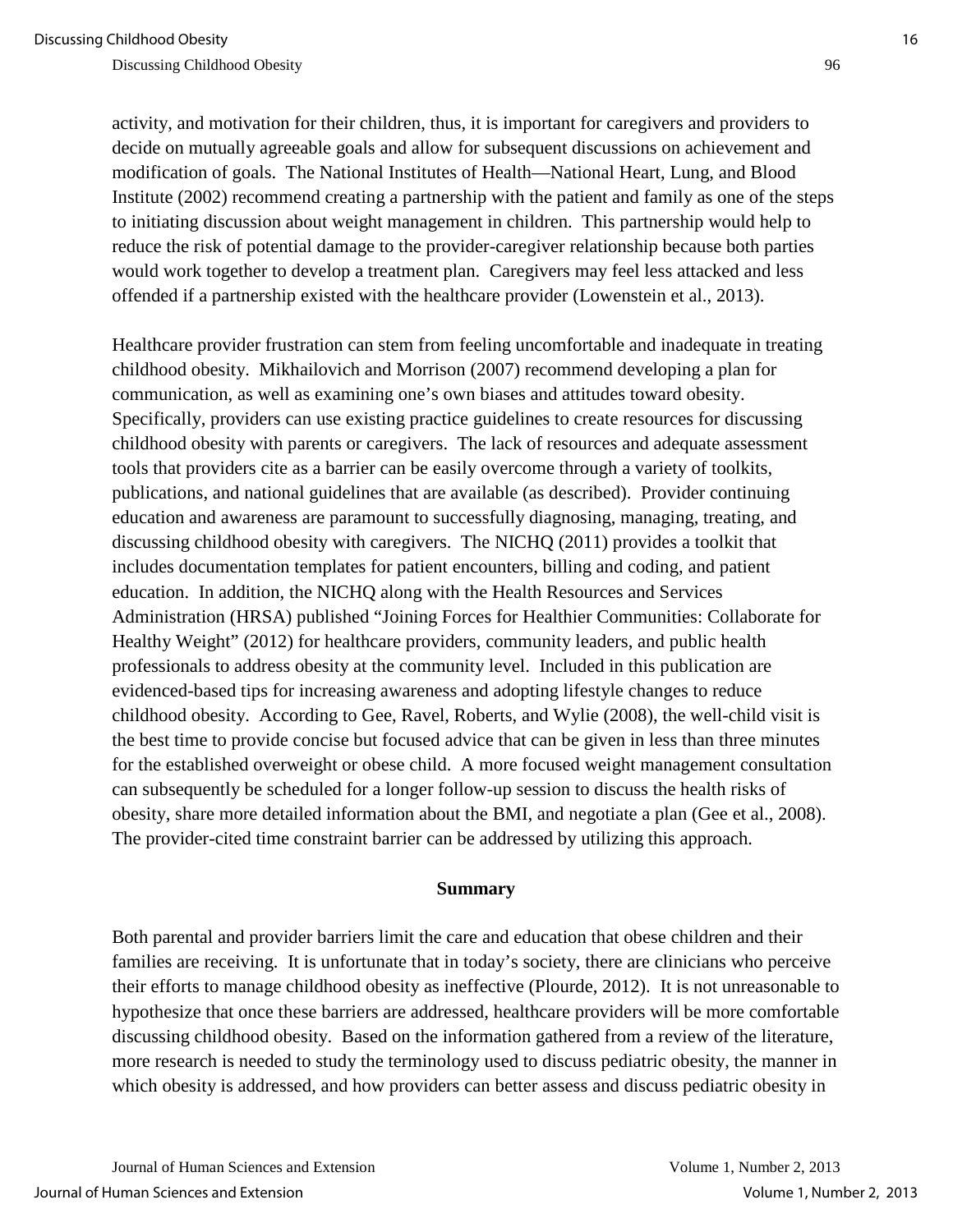the primary care setting. Overcoming professional barriers such as lack of time and education in childhood obesity can be addressed by increasing resources for healthcare professionals. Continuing education focused on childhood obesity identification and education is essential, and national efforts at increasing awareness among all professionals who work with children's health should be paramount (National Institutes of Health, 2002).

Professional barriers play a significant role in preventing healthcare providers from discussing childhood obesity with caregivers. Research indicates that the most influential barriers include the provider's inability to properly identify overweight and obese children, lack of time, and lack of proper reimbursement. A more detailed analysis is needed to understand how to overcome these barriers and which steps must be taken to increase knowledge among clinicians in the pediatric primary care setting (Larsen et al., 2006).

As more clinicians understand the importance of screening, educating, and addressing childhood obesity in today's society, perhaps those "barriers" may not seem quite so insurmountable. It is disheartening to read and hear about the effects of childhood obesity on a family, yet some providers still rank it less important than other health problems (Jelalian et al., 2003). With the epidemic of obesity being referred to by the World Health Organization as "globesity" (2006), it is time to put childhood obesity at the forefront of our discussions with caregivers and overcome the barriers to communication that threaten the welfare of overweight children. Proper and timely discussion with parents and caregivers can lead to earlier diagnosis of children at risk, and ultimately, improve morbidity and mortality among overweight and obese children (National Institutes of Health, 2002). Providers need to consider the potential repercussions of unscreened, undiagnosed, and untreated obesity in children.

#### **References**

- Akerman, A., Williams, M., & Meunier, J. (2007). Perception versus reality: An exploration of children's measured body mass in relation to caregivers' estimates. *Journal of Health Psychology*, *12*(6), 871–882. [doi:10.1177/1359105307082449](http://hpq.sagepub.com/content/12/6/871.short)
- Alexander, S., & Baur, L. (2007). Childhood obesity: Who's to blame and who should pay? *Expert Review of Pharmacoeconomics & Outcome Research, 7*(2), 95–98. doi:10.1586/14737167.7.2.95
- Alexander, S. C., Ostbye, T., Pollak, K. I., Gradison, M., Bastian, L. A., & Brouwer, R. J. (2007). Physicians' beliefs about discussing obesity: Results from focus groups. *American Journal of Health Promotion, 21*(6), 498–500. doi:10.4278/0890-1171- 21.6.498
- Barlow, S. E., & Dietz, W. H. (2002). Management of child and adolescent obesity: Summary and recommendations based on reports from pediatricians, pediatric nurse practitioners, and registered dieticians. *Pediatrics*, 110(Supplement 1), 236–238.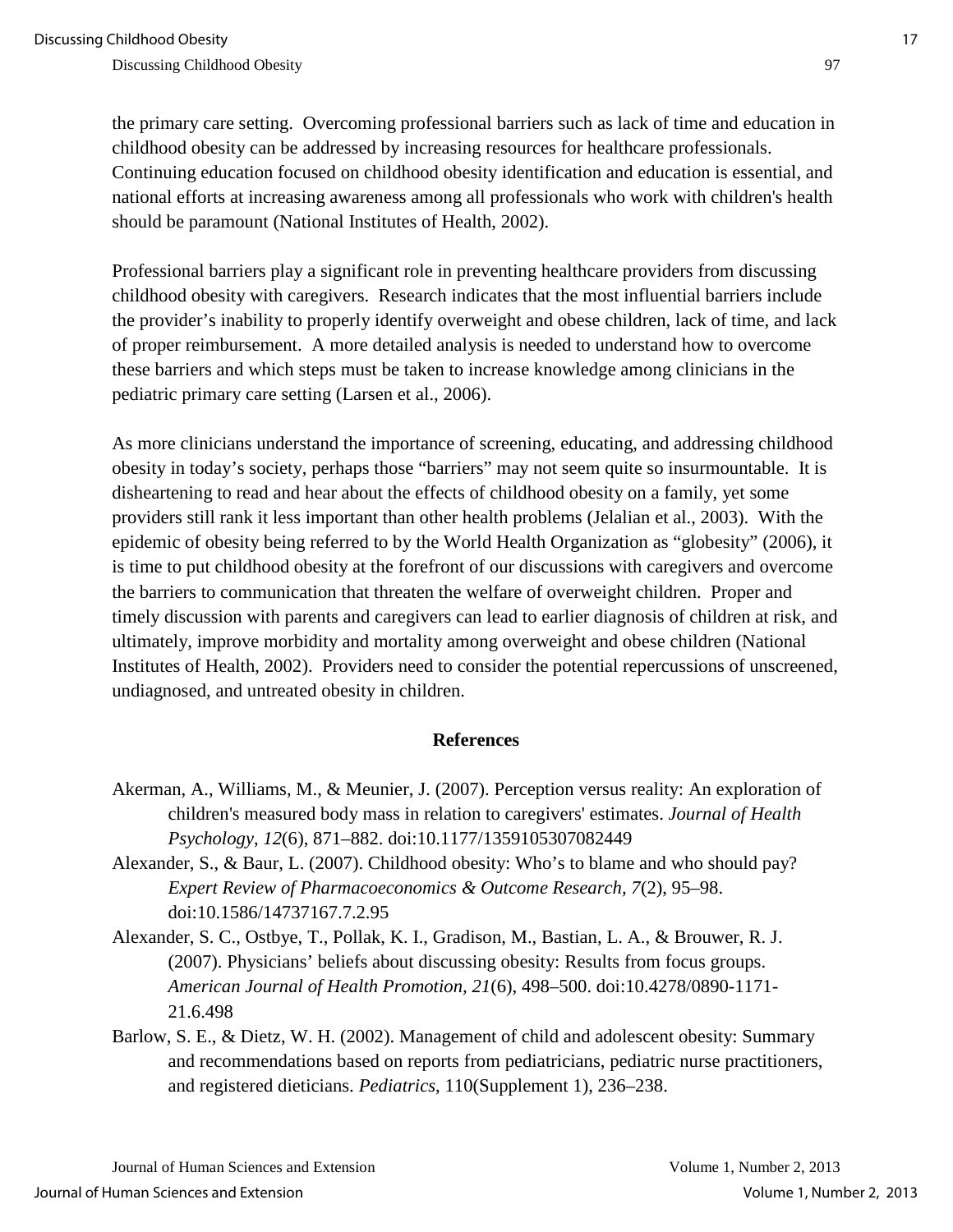- Baughcum, A., Chamberlin, L., Deeks, C., Powers, S., & Whitaker, R. (2000). Maternal perceptions of overweight preschool children. *Pediatrics*, *106*(6), 1380–1386. doi:10.1542/peds.106.6.1380
- Banks, J., Shield, J., & Sharp, D. (2011). Barriers engaging families and GPs in childhood weight management strategies. *British Journal of General Practice, 61*(589), 492–497. doi:10.3399/bjgp11X588466
- Benson, L., Baer, H. J., & Kaelber, D. C. (2009). Trends in the diagnosis of overweight and obesity in children and adolescents: 1999-2007. *Pediatrics, 123*(1), e153–e158. doi:10.1542/peds.2008-1408
- Bolling, C., Crosby, L., Boles, R., & Stark, L. (2009). How pediatricians can improve diet and activity for overweight preschoolers: A qualitative study of parental attitudes. *Academic Pediatrics, 9*(3), 172–178. doi:10.1016/j.acap.2009.01.010
- Boyle, M., Lawrence, S., Schwarte, L., Samuels, S., & McCarthy, W. (2009). Health care providers' perceived role in changing environments to promote healthy eating and physical activity: Baseline findings from health care providers participating in the healthy eating, active communities program. *Pediatrics*, *123*(Supplement 5), S293–S300. doi:10.1542/peds.2008-2780H
- Brill, A. (2013). *The long-term returns of obesity prevention policies*. Available at http://www.rwjf.org/content/dam/farm/reports/reports/2013/rwjf405694
- Caprio, S., Daniels, S. R., Drewnowski, A., Kaufman, F. R., Palinkas, L. A., Rosenbloom, A. L., & Schwimmer, J. B. (2008). Influence of race, ethnicity, and culture on childhood obesity: Implications for prevention and treatment. *Diabetes Care, 31*(11), 2211–2221. doi:10.2337/dc08-9024
- Centers for Disease Control and Prevention. (n.d.). *Defining overweight & obesity.* Available at http://www.cdc.gov/nccdphp/dnpa/obesity/childhood/defining.htm
- Centers for Disease Control and Prevention. (2012). Trends in the prevalence of extreme obesity among US preschool-aged children living in low-income families, 1998-2010. *Journal of the American Medical Association, 308*(24), 2563–2565. doi:10.1001/jama.2012.108099
- Chadwick, P., Sacher, P., & Swain, C. (2008). Talking to families about overweight children. *British Journal of School Nursing, 3*(6), 271–276.
- Doolen, J., Alpert, P. T., & Miller, S. K. (2009). Parental disconnect between perceived and actual weight status of children: A metasynthesis of the current research. *American Academy of Nurse Practitioners, 21*(3), 160–166. doi:10.1111/j.1745-7599.2008.00382.x
- Eckstein, K., Mikhail, L., Ariza, A., Thomson, J., Millard, S., & Binns, H. (2006). Parents' perceptions of their child's weight and health. *Pediatrics*, *117*(3), 681–690. doi:10.1542/peds.2005-0910
- Evans, W. D., Finkelstein, E. A., Kamerow, D. B., & Renaud, J. M. (2005). Public perceptions of childhood obesity. *American Journal of Preventive Medicine, 28*(1), 26–32. doi:10.1016/j.amepre.2004.09.008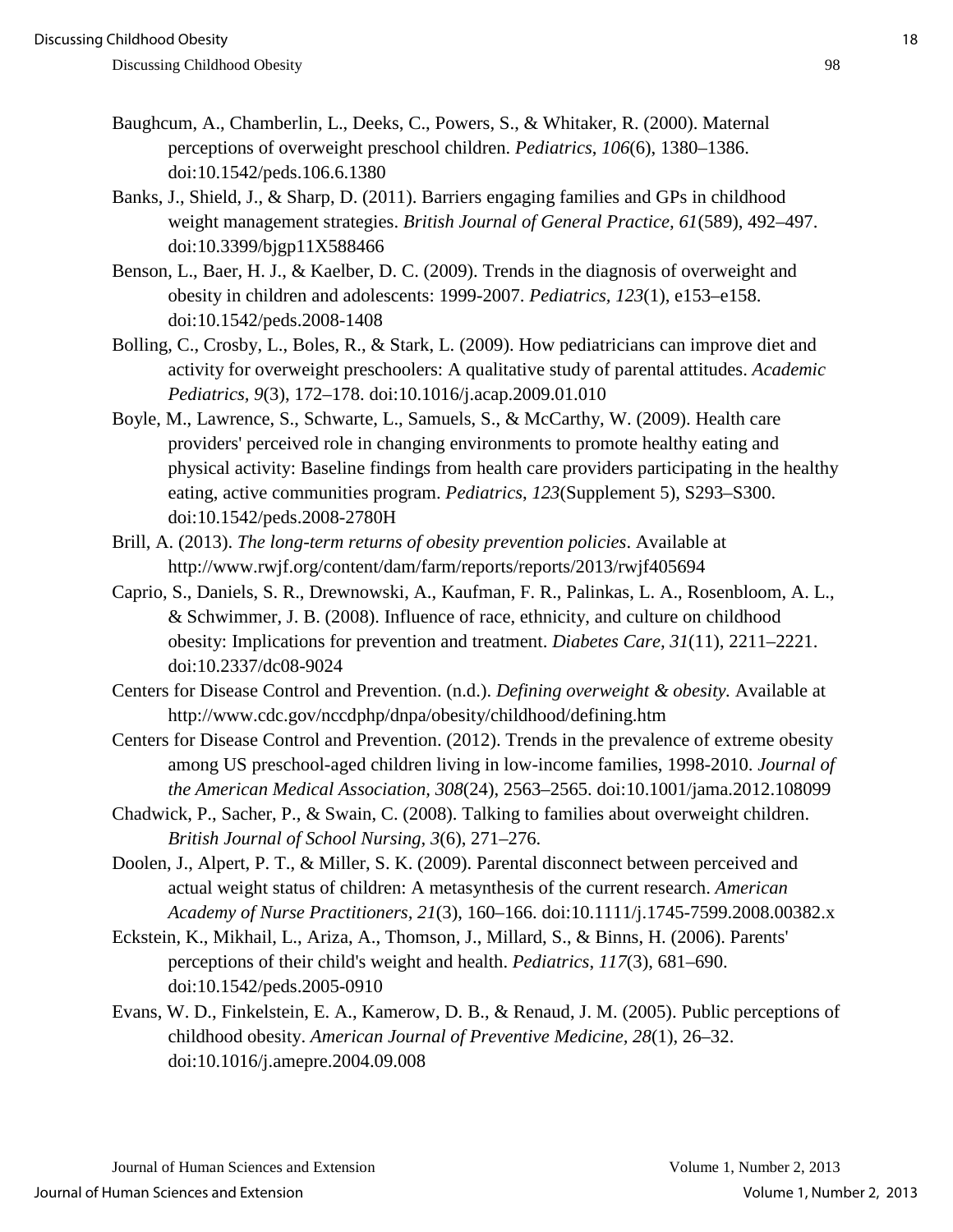- Farnesi, B. C., Ball, G. D. C., & Newton, A. S. (2011). Family-health professional relations in pediatric weight management: An integrative review. *Pediatric Obesity*, *7*(3), 175–186. doi:10.1111/j.2047-6310.2012.00029.x
- Flower, K. B., Perrin, E. M., Viadro, C. I., & Ammerman, A. S. (2007). Using body mass index to identify overweight children: Barriers and facilitators in primary care. *Ambulatory Pediatrics, 7*(1), 38–44. doi:10.1016/j.ambp.2006.09.008
- Fox, R. E., & Trautman, D. E. (2009). The epidemic of childhood obesity: A case for primary prevention and action. *Bariatric Nursing and Surgical Patient Care, 4*(3), 169–172. doi:10.1089/bar.2009.9969
- Gee, S., Ravel, J., Roberts, S., & Wylie, A. (2008). *Effective communication with families.*  Available at http://www.thecmafoundation.org/projects/pdfs/ChildToolkit\_Revised%202%20April%2 02008.pdf
- Genovesi, S., Giussani, M., Faini, A., Vigorita, F., Pieruzzi, F., Strepparava, M., & Valsecchi, M. (2005). Maternal perception of excess weight in children: A survey conducted by paediatricians in the province of Milan. *Acta Paediatrica, 94*(6), 747–752. doi:10.1111/j.1651-2227.2005.tb01975.x
- Gordon-Larsen, P., Griffiths, P., Bentley, M., Ward, D., Kelsey, K., Shields, K., & Ammerman, A. (2004). Barriers to physical activity: Qualitative data on caregiver-daughter perceptions and practices. *American Journal of Preventive Medicine, 27*(3), 218–223.
- Haboush, A., Phebus, T., Ashby, D. T., Zaikina-Montgomery, H., & Kindig, K. (2011). Still unhealthy 2009: Building community research to identify risk factors and health outcomes in childhood obesity. *Journal of Community Health, 36*(1), 111–120. doi:10.1007/s10900-010-9288-8
- He, M., & Evans, A. (2007). Are parents aware that their children are overweight or obese? *Canadian Family Physician*, *53,* 1494–1499.
- Howard, K. R. (2007). Childhood overweight: Parental perceptions and readiness for change. *Journal of School Nursing, 23*(2), 73–79. doi:10.1177/10598405070230020301
- Jackson, D., Mannix, J., Faga, P., & McDonald, G. (2005). Overweight and obese children: Mother's strategies. *Journal of Advanced Nursing, 52*(1), 6–13. doi:10.1111/j.1365- 2648.2005.03558.x
- Jelalian, E., Boergers, J., Alday, C. S., & Frank, R. (2003). Survey of physician attitudes and practices related to pediatric obesity. *Clinical Pediatrics*, *42*(3), 235–245. doi:10.1177/000992280304200307
- Kim, C., Haemer, M., & Krebs, N. (2008). Parental and provider perceptions of children's weight status: Where and why the gaps. *Obesity Management, 4*(5), 236–241. doi:10.1089/obe.2008.0226
- Larsen, L., Mandleco, B., Williams, M., & Tiedeman, M. (2006). Childhood obesity: Prevention practices of nurse practitioners. *Journal of the American Academy of Nurse Practitioners, 18*(2), 70–79. doi:10.1111/j.1745-7599.2006.00105.x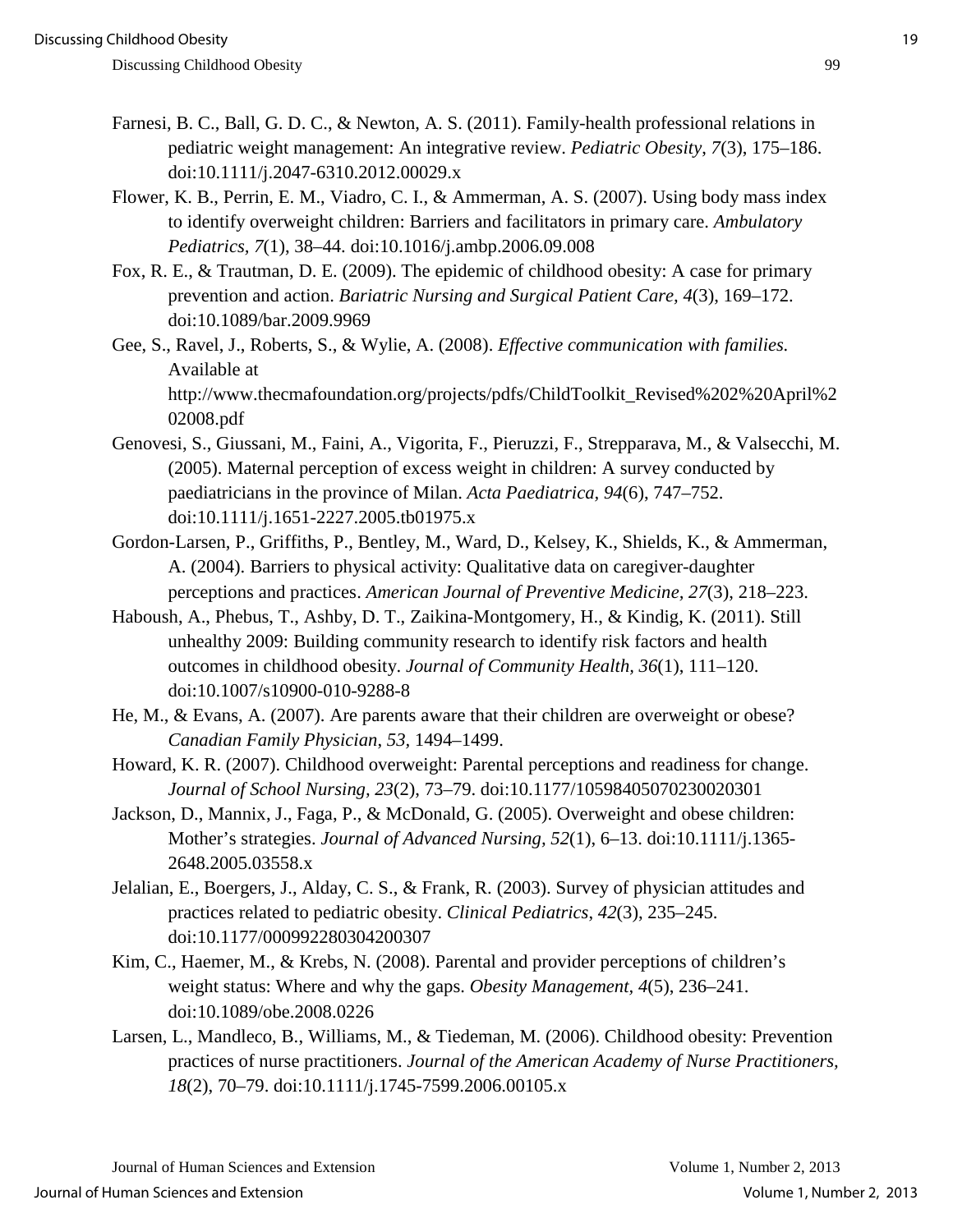- Lee, J. S., Sheer, J. L., Lopez, N., & Rosenbaum, S. (2010). Coverage of obesity treatment: A state-by-state analysis of medicaid and state insurance laws. *Public Health Reports, 125*(4), 596–604.
- *Let's go! Childhood obesity resource toolkit for healthcare providers*. (2012). Available at http://www.letsgo.org/programs/healthcare/toolkits/
- Lindsay, A. C., Sussner, K. M., Greaney, M. L., & Peterson, K. E. (2011). Latina mothers' beliefs and practices related to weight status, feeding, and the development of child overweight. *Public Health Nursing*, *28*(2), 107–118. doi:10.1111/j.1525- 1446.2010.00906.x
- Lindsay, A., Sussner, K., Kim, J., & Gortmaker, S. (2006). The role of parents in preventing childhood obesity. *The Future of Children, 16*(1), 169–186. doi:10.1353/foc.2006.0006
- Lowenstein, L. M., Perrin, E. M., Berry, D., Vu, M. B., Pullen Davis, L., Cai, J., Tzeng, J. P., & Ammerman, A. S. (2013). Childhood obesity prevention: Fathers' reflections with healthcare providers. *Childhood Obesity, 9*(2), 137–143. doi:10.1089/chi.2012.0111
- Mikhailovich, K., & Morrison, P. (2007). Discussing childhood overweight and obesity with parents: A health communication dilemma. *Journal of Child Health Care*, *11*(4), 311– 322. doi:10.1177/1367493507082757
- Murray, R. D., & Anzeljc, A. (2011). Childhood obesity in practice. *Primary Care Reports, 17*(4), 37–48.
- National Initiative for Children's Healthcare Quality. (2011). *Childhood obesity: Healthy care for healthy kids toolkit.* Available at
	- http://www.nichq.org/childhood\_obesity/toolkit\_prevention\_office.html
- National Initiative for Children's Healthcare Quality. (2012). *Joining forces for healthier communities: Collaborate for healthy weight loss.* Available at http://www.nichq.org/resources/Collaborate\_for\_Healthy\_Weight\_Progress\_Report\_Fall  $\_2012.html$
- National Institutes of Health—National Heart, Lung, and Blood Institute. (2002). *Three steps to initiate discussion about weight management with your patients* (NIH Publication No. 02- 5211). Available at http://www.nhlbi.nih.gov/health/prof/heart/obesity/aim\_kit/steps.pdf
- Nihiser, A. J., Lee, S. M., Wechsler, H., McKenna, M., Odom, E., Reinold, C., Thompson, D., & Grummer-Strawn, L. (2009). Body mass index measurement in schools. *Pediatrics*, 124, S89–S97. doi:10.1542/peds.2008-3586L
- Nolan, C., Deehan, A., Wylie, A., & Jones, R. (2012). Practice nurses and obesity: Professional and practice-based factors affecting role adequacy and role legitimacy. *Primary Health Care Research & Development, 13*(4), 353–363. doi:10.1017/S1463423612000059
- Noy, L., Walter, M., Matsunaga, D. S., & Maddock, J. E. (2006). Pediatric obesity: Are we under-diagnosing? Assessing pediatric obesity at an urban community health clinic. *Hawaii Medical Journal, 65*(4), 102–104.
- O'Brien, S. H., Holubkov, R., & Reis, E. C. (2004). Identification, evaluation, and management of obesity in an academic primary care center. *Pediatrics, 114*(2), e154–e159.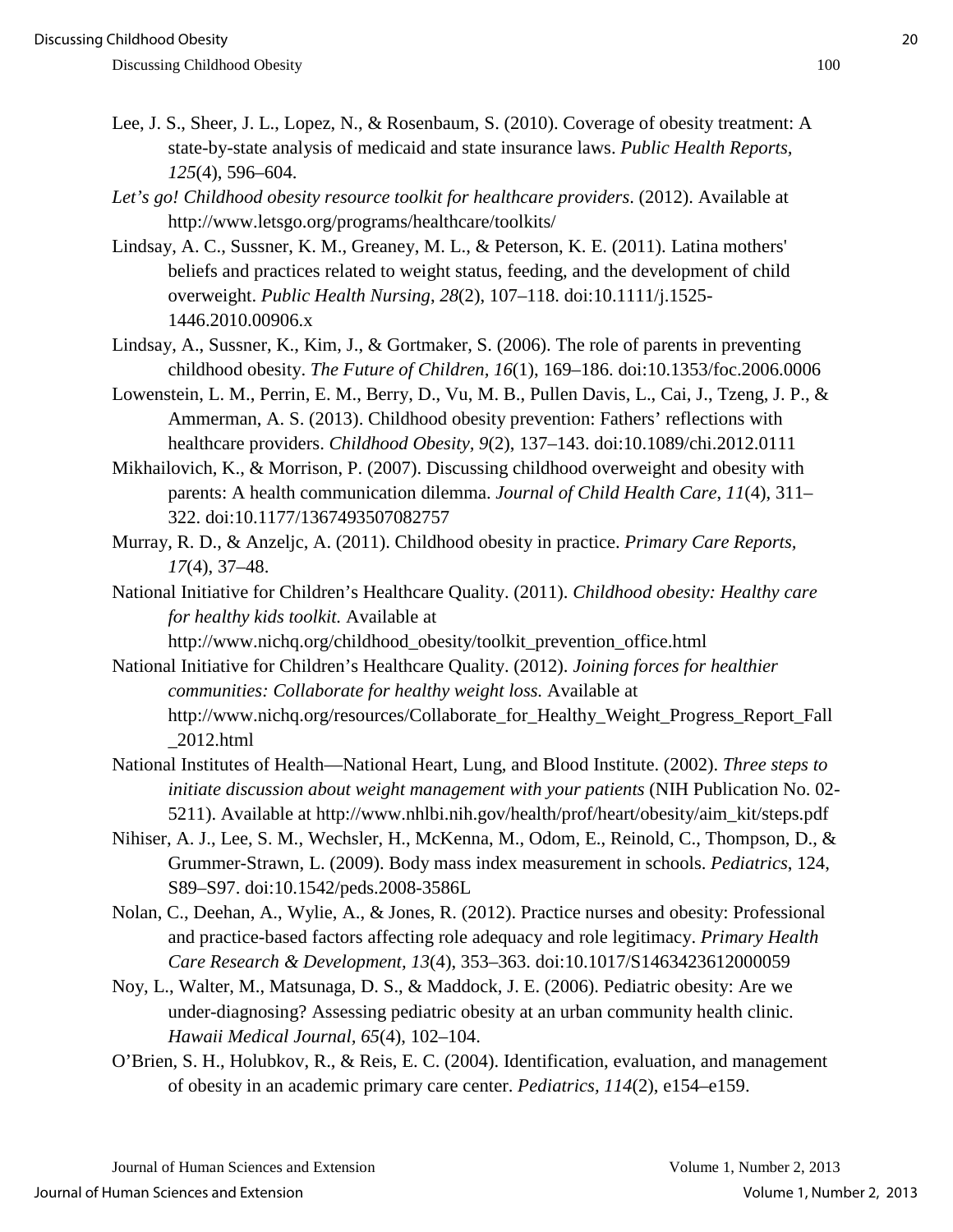- Ogden, C., & Carroll, M. (2010). *Prevalence of obesity among children and adolescents: United States, trends 1963-1965 through 2007-2008.* Available at http://www.cdc.gov/nchs/data/hestat/obesity\_child\_07\_08/obesity\_child\_07\_08.pdf
- Ogden, C. L., Carroll, M. D., Curtin, L. R., Lamb, M., & Flegal, K. (2010). Prevalence of high body mass index in US children and adolescents, 2007-2008. *Journal of the American Medical Association, 303*(3), 242–249. doi:10.1001/jama.2009.2012
- Pan, L., Blanck, H. M., Sherry, B., Dalenius, K., & Grummer-Strawn, L. M. (2012). [Trends in](http://web.ebscohost.com/ehost/viewarticle?data=dGJyMPPp44rp2%2fdV0%2bnjisfk5Ie45PFKsauyT66k63nn5Kx95uXxjL6nrkewqq1KrqexOK%2bouEivsLBOnsbLPvLo34bx1%2bGM5%2bXsgeKzsUi1qq5RsqeuPurX7H%2b72%2bw%2b4ti7hezepIzf3btZzJzfhruosUq0rrNIt5zkh%2fDj34y73POE6urjkPIA&hid=125)  [the prevalence of extreme obesity among US preschool-aged children](http://web.ebscohost.com/ehost/viewarticle?data=dGJyMPPp44rp2%2fdV0%2bnjisfk5Ie45PFKsauyT66k63nn5Kx95uXxjL6nrkewqq1KrqexOK%2bouEivsLBOnsbLPvLo34bx1%2bGM5%2bXsgeKzsUi1qq5RsqeuPurX7H%2b72%2bw%2b4ti7hezepIzf3btZzJzfhruosUq0rrNIt5zkh%2fDj34y73POE6urjkPIA&hid=125) living in low[income families, 1998-2010.](http://web.ebscohost.com/ehost/viewarticle?data=dGJyMPPp44rp2%2fdV0%2bnjisfk5Ie45PFKsauyT66k63nn5Kx95uXxjL6nrkewqq1KrqexOK%2bouEivsLBOnsbLPvLo34bx1%2bGM5%2bXsgeKzsUi1qq5RsqeuPurX7H%2b72%2bw%2b4ti7hezepIzf3btZzJzfhruosUq0rrNIt5zkh%2fDj34y73POE6urjkPIA&hid=125) *Journal of the American Medical Association*, *308*(24), 2563–2565. doi:10.1001/jama.2012.108099
- Patel, A. I., Madsen, K. A., Maselli, J. H., Cabana, M. D., Stafford, R. S., & Hersh, A. L. (2010). Underdiagnosis of pediatric obesity during outpatient preventive care visits. *Academic Pediatrics, 10*(6), 405–409. doi:10.1016/j.acap.2010.09.004
- Peña, M. M., Dixon, B., & Taveras, E. M. (2012). Are you talking to me? The importance of ethnicity and culture in childhood obesity prevention and management. *Childhood Obesity, 8*(1), 23–27. doi:10.1089/chi.2011.0109
- Perpich, K. J., Russ, R., Rizzolo, D., & Sedrak, M. (2011). Childhood obesity: Understanding the causes, beginning the discussion. *Journal of the American Academy of Physician Assistants, 24*(12), 30–34. doi:10.1097/01720610-201112000-00005
- Perrin, E. M., Flower, K. B., Garrett, J., & Ammerman, A. S. (2005). Preventing and treating obesity: Pediatricians' self-efficacy, barriers, resources, and advocacy. *Ambulatory Pediatrics, 5*(3), 150–156. doi:10.1367/A04-104R.1
- Perrin, E. M., Vann, J. C., Benjamin, J. T., Skinner, A. C., Wegner, S., & Ammerman, A. S. (2010). Use of pediatrician toolkit to address parental perception of children's weight status, nutrition, and activity behaviors. *Academic Pediatrics, 10*(4), 274–281. doi:10.1016/j.acap.2010.03.006
- Pettigrew, S., & Roberts, M. (2007). Mothers' perceptions of their control over their children's diets. *Advances in Consumer Research 34,* 306–311.
- Plourde, G. (2012). Managing pediatric obesity: Barriers and potential solutions. *Canadian Family Physician, 58*(5), 503.
- Pocock, M., Trivedi, D., Wills, W., Bunn, F., & Magnusson, J. (2010). Parental perceptions regarding healthy behaviours for preventing overweight and obesity in young children: A systematic review of qualitative studies. *Obesity Reviews: An Official Journal of the International Association for the Study of Obesity*, *11*(5), 338–353. doi:10.1111/j.1467- 789X.2009.00648.x
- Rhee, K. E., DeLago, C. W., Arscott-Mills, T. A., Mehta, S. D., & Davis, R. K. (2005). Factors associated with parental readiness to make change for overweight children. *Pediatrics, 116*(1), e94–e101. doi:10.1542/peds.2004-2479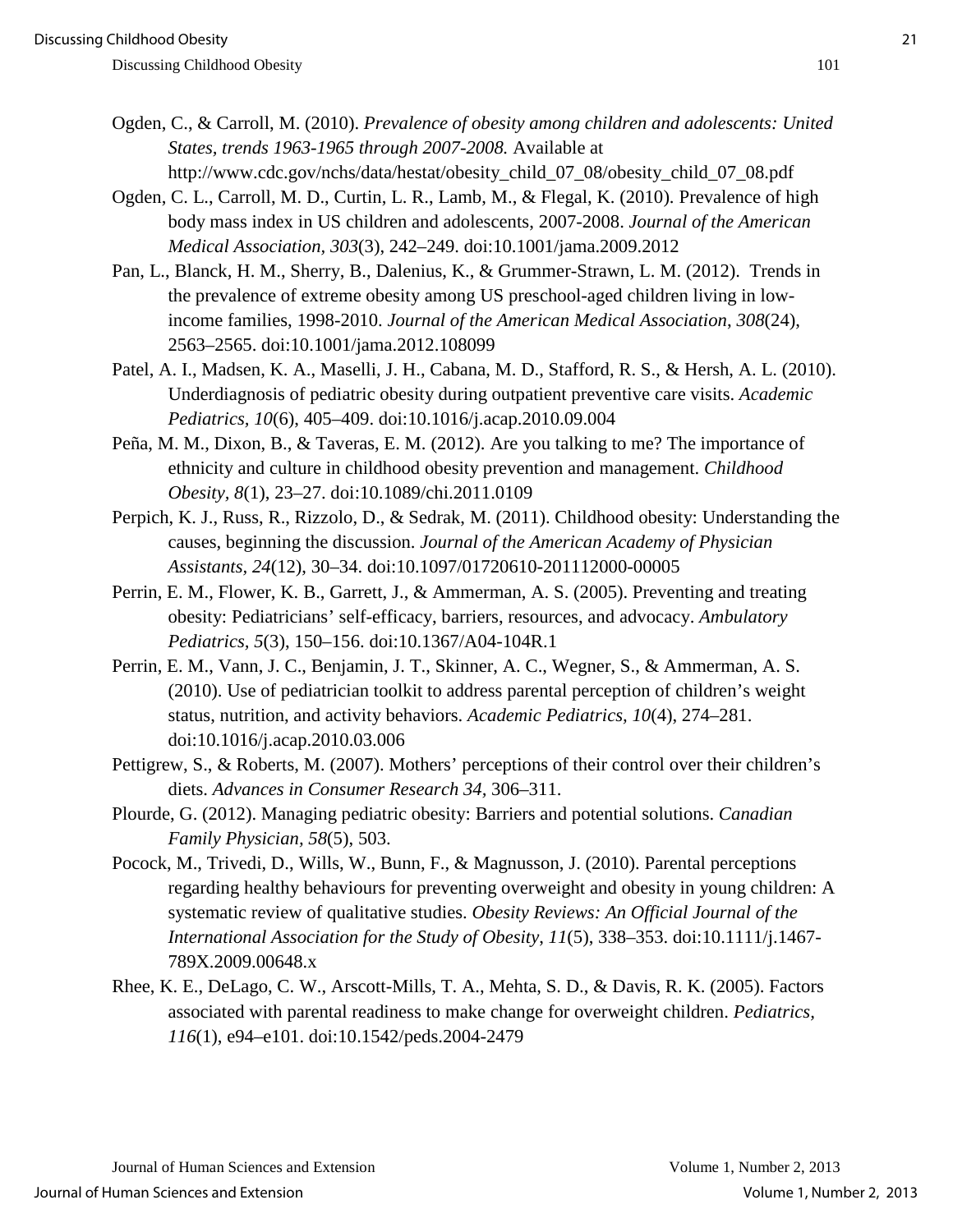- 
- Roger, V. L., Go, A. S., Lloyd-Jones, D. M., Benjamin, E. J., Berry, J. D., Borden, W. B., Bravata, D. M., Dai, S., Ford, E. S., Fox, C. S., Fullerton, H. J., Gillespie, C., Hailpern, S. M., Heit, J. A., Howard, V. J., Kissela, B. M., Kittner, S. J., Lackland, D. T., Lichtman, J. H., Lisabeth, L. D., Makuc, D. M., Marcus, G. M., Marelli, A., Matchar, D. B., Moy, C. S., Mozaffarian, D., Mussolino, M. E., Nichol, G., Paynter, N. P., Soliman, E. Z., Sorlie, P. D., Sotoodehnia, N., Turan, T. N., Virani, S. S., Wong, N. D., Woo, D., & Turner, M. B.; on behalf of the American Heart Association Statistics Committee and Stroke Statistics Subcommittee. (2012). Heart disease and stroke statistics - 2012 update: A report from the American Heart Association. *Circulation, 125,* e2–e220. doi:10.1161/CIR.0b013e31823ac046
- Schwartz, R. P. (2010). Motivational interviewing (patient-centered counseling) to address childhood obesity. *Pediatric Annals, 39*(3), 154–158. doi:10.3928/00904481-20100223- 06
- Schwartz, R. P., Hamre, R., Dietz, W. H., Wasserman, R. C., Slora, E. J., Myers, E., Sullivan, S. S., Rockett, H., Thoma, K. A., Dumitra, G., & Resnicow, K. A. (2007). Office-based motivational interviewing to prevent childhood obesity*. Archives of Pediatric & Adolescent Medicine, 161*(5), 495–501. doi:10.1001/archpedi.161.5.495
- Silberberg, M., Carter-Edwards, L., Murphy, G., Mayhew, M., Kalasa, K., Perrin, E. M., Armstrong, S., Graham, C., & Menon, N. (2012). Treating pediatric obesity in the primary care setting to prevent chronic disease: Perceptions and knowledge of providers and staff. *North Carolina Medical Journal, 73*(1), 9–14.
- Singh, G. K., Kogan, M. D., Van Dyck, P. C., & Siahpush, M. (2008). Racial/ethnic, socioeconomic, and behavioral determinants of childhood and adolescent obesity in the United States: Analyzing independent and joint associations. *Annals of Epidemiology*, *18*(9), 682–695. doi:10.1016/j.annepidem.2008.05.001
- Smith, S. M., Gately, P., & Rudolf, M. (2008). Can we recognize obesity clinically? *Archives of Disease in Childhood, 93*(12), 1065–1066. doi:10.1136/adc.2007.134486
- Spivack, J. G., Swietlik, M., Alessandrini, E., & Faith, M. S. (2010). Primary care providers' knowledge, practices, and perceived barriers to the treatment and prevention of childhood obesity. *Obesity*, *18*(7), 1341–1347. doi:10.1038/oby.2009.410
- Steele, R. G., Wu, Y. P., Jensen, C. D., Pankey, S., Davis, A. M., & Aylward, B. S. (2011). School nurses' perceived barriers to discussing weight with children and their families: A qualitative approach. *Journal of School Health, 81*(3), 128–137. doi:10.1111/j.1746- 1561.2010.00571.x
- Story, M. T., Neumark-Stzainer, D. R., Sherwood, N. E., Holt, K., Sofka, D., Trowbridge, F. L., & Barlow, S. E. (2002). Management of child and adolescent obesity: Attitudes, barriers, skills, and training needs among health care professionals. *Pediatrics, 110*(1 Pt 2), 210– 214.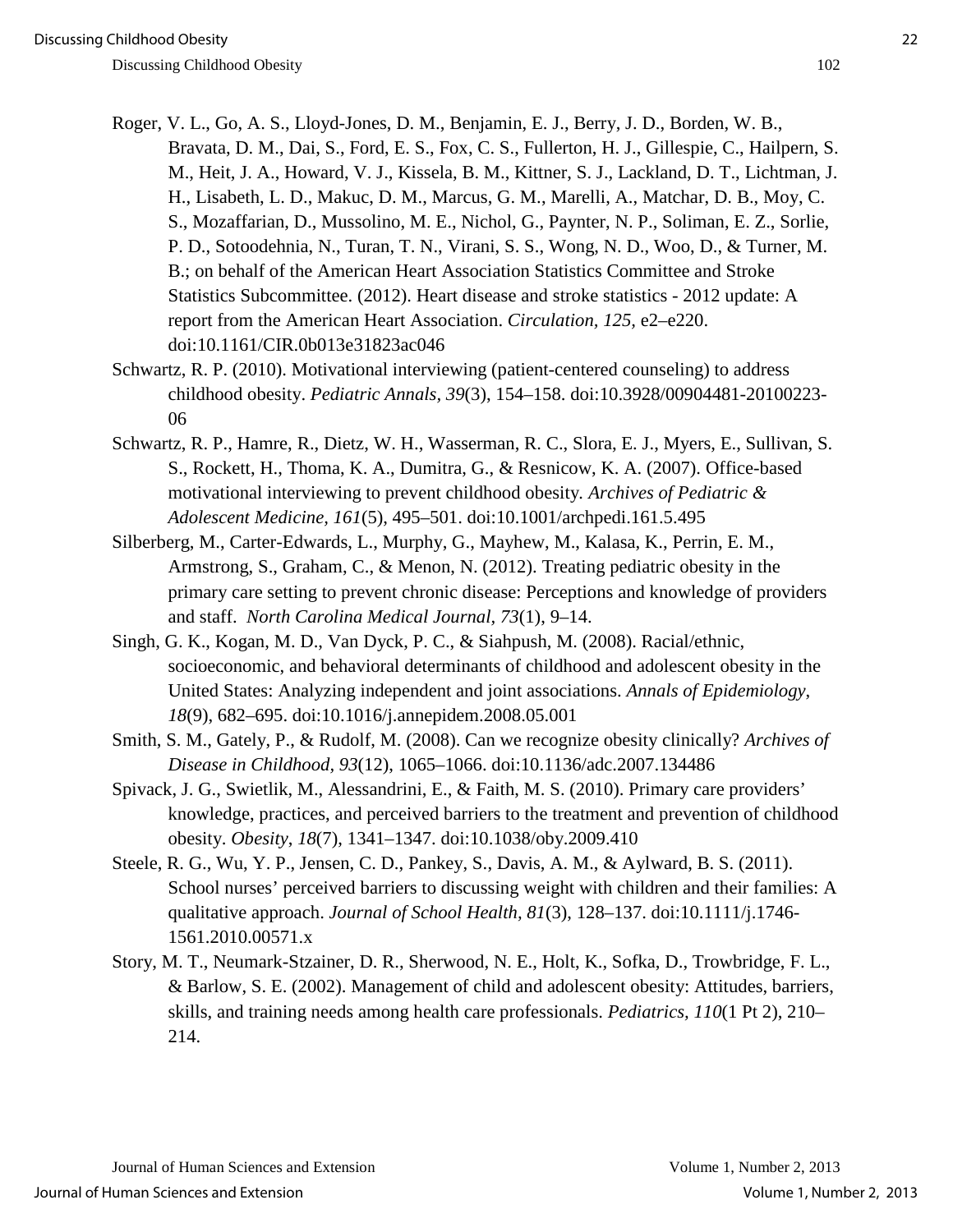- Teixeira, P. J., Silva, M. N., Mata, J., Palmeira, A. L., & Markland, D. (2012). Motivation, selfdetermination, and long-term weight control. *International Journal of Behavioral Nutrition and Physical Activity, 9*, 22. doi:10.1186/1479-5868-9-22
- Thomas, A., Moseley, G., Stallings, R., Nichols-English, G., & Wagner, P. (2008). Perceptions of obesity: Black and white differences. *Journal of Cultural Diversity*, *15*(4), 174–180.
- Towns, N., & D'Auria, J. (2009). Parental perceptions of their child's overweight: An integrative review of the literature. *Journal of Pediatric Nursing*, *24*(2), 115–130. doi:10.1016/j.pedn.2008.02.032
- Turner, K. M., Shield, J. P., & Salisbury, C. (2009). Practitioners' views on managing childhood obesity in primary care: A qualitative study. *British Journal of General Practice, 59*(568), 856–862. doi:10.3399/bjgp09X472269
- U.S. Department of Agriculture. (n.d.). *Choosemyplate.gov*. Available at http://www.choosemyplate.gov.
- U.S. Preventive Services Task Force (USPSTF). (2010). *Screening for obesity in children and adolescents*. Available at http://www.uspreventiveservicetaskforce.org/
- Wald, E. R., Ewing, L. J., Cluss, P., Goldstrohm, S., Cipriani, L., Colborn, D. K., & Weissfeld, L. (2007). Parental perception of children's weight in a pediatric primary care setting. *Child: Care, Health and Development, 33*(6), 738–743. doi: 10.1111/j.1365- 2214.2007.00753.x
- Walker, O., Strong, M., Atchinson, R., Saunders, J., & Abbott, J. (2007). A qualitative study of primary care clinicians' views of treating childhood obesity. *BMC Family Practice, 8*, 50. doi:10.1186/1471-2296-8-50
- West, D. S., Raczynski, J. M., Phillips, M. M., Bursac, Z., Gauss, C. H., & Montgomery, B. E. E. (2008). Parental recognition of overweight in school-age children. *Obesity*, *16*(3), 630– 636. doi:10.1038/oby.2007.108
- Whitaker, R. C., Sherman, S. N., Chamberlin, L. A., & Powers, S. W. (2004). Altering the perceptions of WIC professionals about childhood obesity using video with facilitated group discussion. *Journal of the American Dietetic Association, 104*(3), 379–386. doi:10.1016/j.jada.2003.12.017
- World Health Organization (WHO). (2006). *Global database on body mass index: An interactive surveillance tool for monitoring nutrition transition*. Available at http://www.who.int/bmi/index.jsp
- World Health Organization (WHO). (2013). *Global strategy on diet, physical activity and health: Childhood overweight and obesity.* Available at http://www.who.int/dietphysicalactivity/childhood/en/index.html
- Yarnall, K., Pollak, K., Ostbye, T., Krause, K., & Michener, J. (2003). Primary care: Is there enough time for prevention? *American Journal of Public Health, 93*(4), 635–641. doi: 10.2105/AJPH.93.4.635